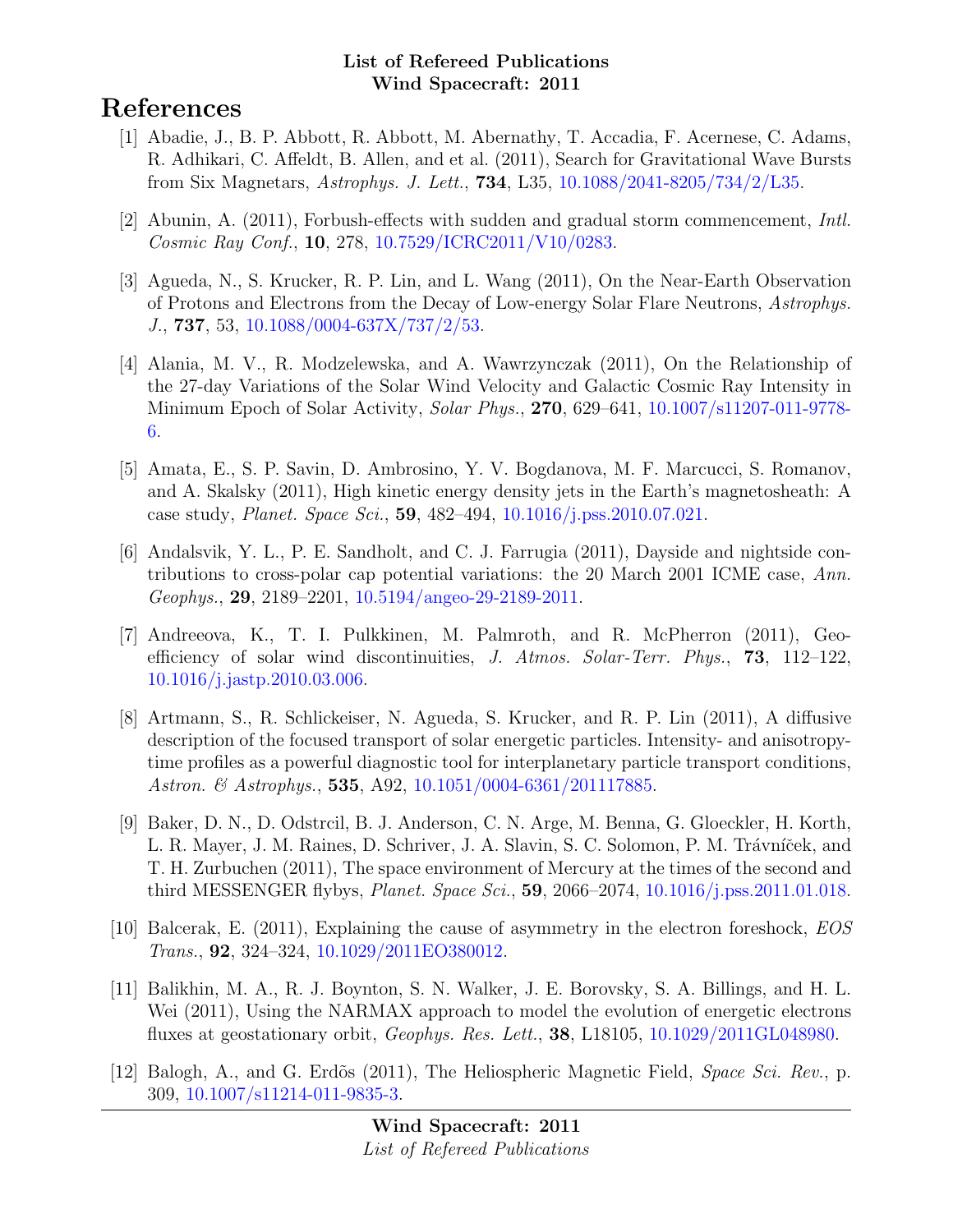- [13] Bhat, P. N., and S. Guiriec (2011), An overview of the current understanding of Gamma Ray Bursts in the Fermi era, Bull. Astron. Soc. India, 39, 471–515.
- [14] Bianchin, V., S. Mereghetti, C. Guidorzi, L. Foschini, G. Vianello, G. Malaguti, G. Di Cocco, F. Gianotti, and F. Schiavone (2011), The first GRB survey of the IBIS/PICsIT archive, Astron. & Astrophys., 536, A46, [10.1051/0004-6361/201117290.](http://dx.doi.org/10.1051/0004-6361/201117290)
- [15] Blanco, J. J., M. A. Hidalgo, J. Rodriguez-Pacheco, and J. Medina (2011), Interaction between magnetic clouds and the heliospheric current sheet at 1 AU as it is observed by one single observation point, J. Atmos. Solar-Terr. Phys., 73, 1339–1347, [10.1016/j.jastp.2010.10.014.](http://dx.doi.org/10.1016/j.jastp.2010.10.014)
- [16] Boakes, P. D., S. E. Milan, G. A. Abel, M. P. Freeman, G. Chisham, and B. Hubert (2011), A superposed epoch investigation of the relation between magnetospheric solar wind driving and substorm dynamics with geosynchronous particle injection signatures, J. Geophys. Res., 116, 1214, [10.1029/2010JA016007.](http://dx.doi.org/10.1029/2010JA016007)
- [17] Boldyrev, S., J. C. Perez, J. E. Borovsky, and J. J. Podesta (2011), Spectral Scaling Laws in Magnetohydrodynamic Turbulence Simulations and in the Solar Wind, Astrophys. J. Lett., **741**, L19,  $10.1088/2041-8205/741/1/L19$ .
- [18] Boynton, R. J., M. A. Balikhin, S. A. Billings, H. L. Wei, and N. Ganushkina (2011), Using the NARMAX OLS-ERR algorithm to obtain the most influential coupling functions that affect the evolution of the magnetosphere, J. Geophys. Res., 116, A05218, [10.1029/2010JA015505.](http://dx.doi.org/10.1029/2010JA015505)
- [19] Boynton, R. J., M. A. Balikhin, S. A. Billings, A. S. Sharma, and O. A. Amariutei (2011), Data derived NARMAX Dst model, Ann. Geophys., 29, 965–971, [10.5194/angeo-29-965-](http://dx.doi.org/10.5194/angeo-29-965-2011) [2011.](http://dx.doi.org/10.5194/angeo-29-965-2011)
- [20] Branduardi-Raymont, G., S. F. Sembay, J. P. Eastwood, D. G. Sibeck, T. A. Abbey, P. Brown, J. A. Carter, C. M. Carr, C. Forsyth, D. Kataria, S. Kemble, S. E. Milan, C. J. Owen, L. Peacocke, A. M. Read, A. J. Coates, M. R. Collier, S. W. H. Cowley, A. N. Fazakerley, G. W. Fraser, G. H. Jones, R. Lallement, M. Lester, F. S. Porter, and T. K. Yeoman (2011), AXIOM: advanced X-ray imaging of the magnetosphere, *Exper. Astron.*, p. 102, [10.1007/s10686-011-9239-0.](http://dx.doi.org/10.1007/s10686-011-9239-0)
- [21] Bristow, W. A., J. Spaleta, and R. T. Parris (2011), First observations of ionospheric irregularities and flows over the south geomagnetic pole from the Super Dual Auroral Radar Network (SuperDARN) HF radar at McMurdo Station, Antarctica, J. Geophys. Res., 116, A12325, [10.1029/2011JA016834.](http://dx.doi.org/10.1029/2011JA016834)
- [22] Cai, X., J.-C. Zhang, C. R. Clauer, and M. W. Liemohn (2011), Relationship between sawtooth events and magnetic storms, J. Geophys. Res., 116, A07208, [10.1029/2010JA016310.](http://dx.doi.org/10.1029/2010JA016310)
- [23] Cattell, C., J. Dombeck, A. Preiwisch, S. Thaller, P. Vo, L. B. Wilson, III, J. Wygant, S. B. Mende, H. U. Frey, R. Ilie, and G. Lu (2011), Observations of a high-latitude stable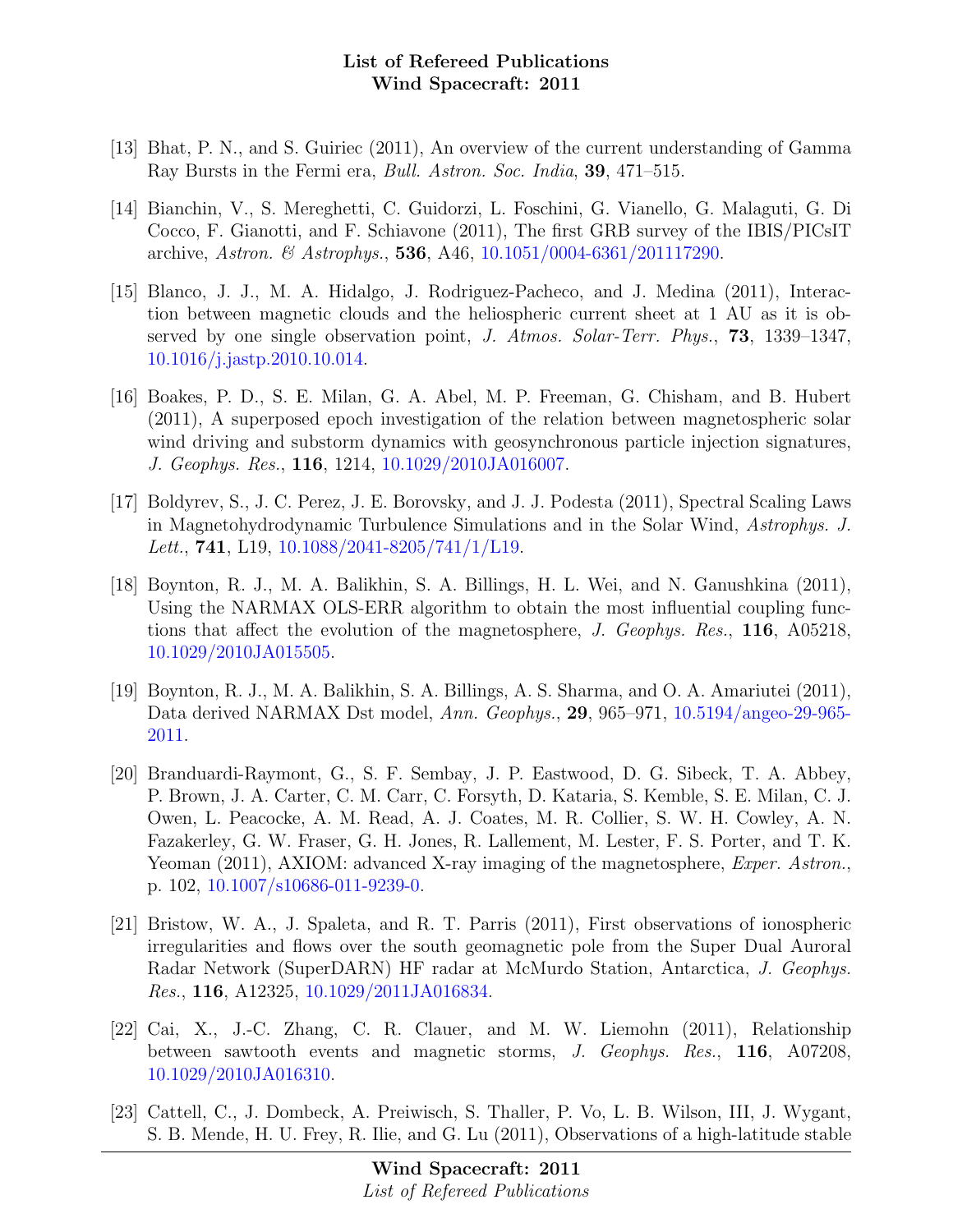electron auroral emission at ∼16 MLT during a large substorm, *J. Geophys. Res.*, 116, A07,215, [10.1029/2010JA016132.](http://dx.doi.org/10.1029/2010JA016132)

- [24] Cenko, S. B., D. A. Frail, F. A. Harrison, J. B. Haislip, D. E. Reichart, N. R. Butler, B. E. Cobb, A. Cucchiara, E. Berger, J. S. Bloom, P. Chandra, D. B. Fox, D. A. Perley, J. X. Prochaska, A. V. Filippenko, K. Glazebrook, K. M. Ivarsen, M. M. Kasliwal, S. R. Kulkarni, A. P. LaCluyze, S. Lopez, A. N. Morgan, M. Pettini, and V. R. Rana (2011), Afterglow Observations of Fermi Large Area Telescope Gamma-ray Bursts and the Emerging Class of Hyper-energetic Events, Astrophys. J., 732, 29, [10.1088/0004-637X/732/1/29.](http://dx.doi.org/10.1088/0004-637X/732/1/29)
- [25] Chauhan, M. L. (2011), Study of large forbush decrease events of solar cycle 23rd, Intl. Cosmic Ray Conf., 10, 261, [10.7529/ICRC2011/V10/0097.](http://dx.doi.org/10.7529/ICRC2011/V10/0097)
- [26] Chauhan, M. L. (2011), Space weather application of forbush decrease events, Intl. Cosmic Ray Conf., 10, 267, [10.7529/ICRC2011/V10/0155.](http://dx.doi.org/10.7529/ICRC2011/V10/0155)
- [27] Chincarini, G., and R. Margutti (2011), Swift Highlights and Flares (back to the Drawing BOARD?), Int. J. Mod. Phys. D, 20, 1733–1743, [10.1142/S0218271811019815.](http://dx.doi.org/10.1142/S0218271811019815)
- [28] Chollet, E. E., and J. Giacalone (2011), Evidence of Confinement of Solar-energetic Particles to Interplanetary Magnetic Field Lines, Astrophys. J., 728, 64, [10.1088/0004-](http://dx.doi.org/10.1088/0004-637X/728/1/64) [637X/728/1/64.](http://dx.doi.org/10.1088/0004-637X/728/1/64)
- [29] Clausen, L. B. N., J. B. H. Baker, J. M. Ruohoniemi, and H. J. Singer (2011), ULF wave characteristics at geosynchronous orbit during the recovery phase of geomagnetic storms associated with strong electron acceleration, J. Geophys. Res., 116, A09203, [10.1029/2011JA016666.](http://dx.doi.org/10.1029/2011JA016666)
- [30] Cliver, E. W., and A. G. Ling (2011), The Floor in the Solar Wind Magnetic Field Revisited, Solar Phys., 274, 285–301, [10.1007/s11207-010-9657-6.](http://dx.doi.org/10.1007/s11207-010-9657-6)
- [31] Collier, M. R., H. Kent Hills, T. J. Stubbs, J. S. Halekas, G. T. Delory, J. Espley, W. M. Farrell, J. W. Freeman, and R. Vondrak (2011), Lunar surface electric potential changes associated with traversals through the Earth's foreshock, Planet. Space Sci., 59, 1727– 1743, [10.1016/j.pss.2010.12.010.](http://dx.doi.org/10.1016/j.pss.2010.12.010)
- [32] Connick, D. E., C. W. Smith, and N. A. Schwadron (2011), Interplanetary Magnetic Flux Depletion During Protracted Solar Minima, Astrophys. J., 727, 8, [10.1088/0004-](http://dx.doi.org/10.1088/0004-637X/727/1/8)  $637X/727/1/8.$
- [33] Corsi, A., E. O. Ofek, D. A. Frail, D. Poznanski, I. Arcavi, A. Gal-Yam, S. R. Kulkarni, K. Hurley, P. A. Mazzali, D. A. Howell, M. M. Kasliwal, Y. Green, D. Murray, M. Sullivan, D. Xu, S. Ben-ami, J. S. Bloom, S. B. Cenko, N. M. Law, P. Nugent, R. M. Quimby, V. Pal'shin, J. Cummings, V. Connaughton, K. Yamaoka, A. Rau, W. Boynton, I. Mitrofanov, and J. Goldsten (2011), PTF 10bzf (SN 2010ah): A Broad-line Ic Supernova Discovered by the Palomar Transient Factory, Astrophys. J., 741, 76, [10.1088/0004-](http://dx.doi.org/10.1088/0004-637X/741/2/76) [637X/741/2/76.](http://dx.doi.org/10.1088/0004-637X/741/2/76)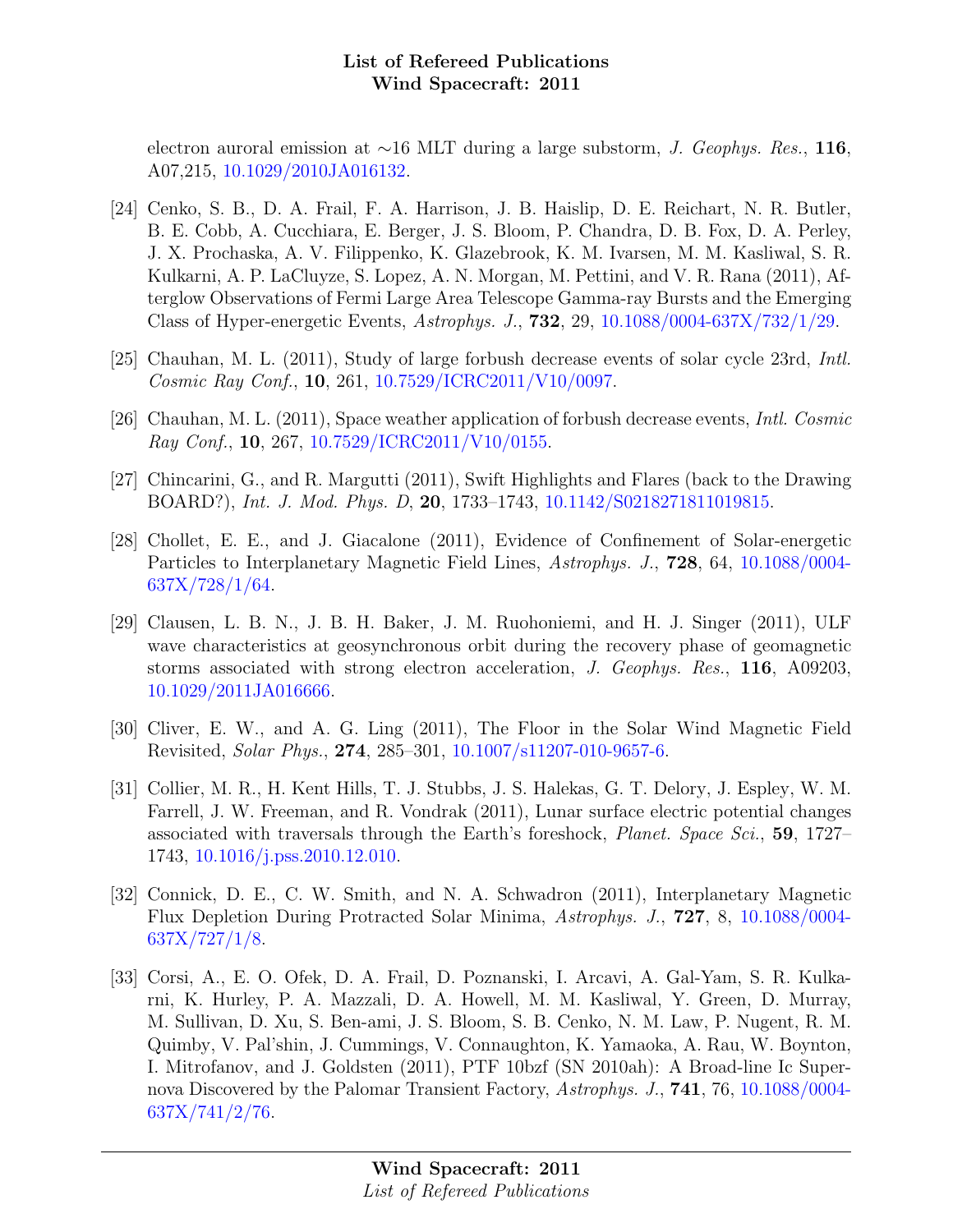- [34] Cremades, H., C. H. Mandrini, and S. Dasso (2011), Coronal Transient Events During Two Solar Minima: Their Solar Source Regions and Interplanetary Counterparts, Solar Phys., 274, 233–249, [10.1007/s11207-011-9769-7.](http://dx.doi.org/10.1007/s11207-011-9769-7)
- [35] D'Amicis, R., R. Bruno, and B. Bavassano (2011), Response of the geomagnetic activity to solar wind turbulence during solar cycle 23, J. Atmos. Solar-Terr. Phys., 73, 653–657, [10.1016/j.jastp.2011.01.012.](http://dx.doi.org/10.1016/j.jastp.2011.01.012)
- [36] Davis, C. J., C. A. de Koning, J. A. Davies, D. Biesecker, G. Millward, M. Dryer, C. Deehr, D. F. Webb, K. Schenk, S. L. Freeland, C. Möstl, C. J. Farrugia, and D. Odstrcil (2011), A comparison of space weather analysis techniques used to predict the arrival of the Earth-directed CME and its shockwave launched on 8 April 2010, Space Weather, 9, 1005, [10.1029/2010SW000620.](http://dx.doi.org/10.1029/2010SW000620)
- [37] de Koning, C. A., J. T. Gosling, R. M. Skoug, J. T. Steinberg, R. P. Lin, and L. Wang (2011), Electron distributions during the solar electron burst of 22 March 2002, J. Geophys. Res., 116, 4110, [10.1029/2010JA015863.](http://dx.doi.org/10.1029/2010JA015863)
- [38] de Toma, G. (2011), Evolution of Coronal Holes and Implications for High-Speed Solar Wind During the Minimum Between Cycles 23 and 24, Solar Phys., 274, 195–217, [10.1007/s11207-010-9677-2.](http://dx.doi.org/10.1007/s11207-010-9677-2)
- [39] DeForest, C. E., T. A. Howard, and S. J. Tappin (2011), Observations of Detailed Structure in the Solar Wind at 1 AU with STEREO/HI-2, Astrophys. J., 738, 103, [10.1088/0004-637X/738/1/103.](http://dx.doi.org/10.1088/0004-637X/738/1/103)
- [40] Despirak, I. V., A. A. Lubchich, and V. Guineva (2011), Development of substorm bulges during storms of different interplanetary origins, J. Atmos. Solar-Terr. Phys., 73, 1460– 1464, [10.1016/j.jastp.2010.08.003.](http://dx.doi.org/10.1016/j.jastp.2010.08.003)
- [41] Du, Z. L. (2011), The correlation between solar and geomagnetic activity Part 1: Two-term decomposition of geomagnetic activity, Ann. Geophys., 29, 1331–1340, [10.5194/angeo-29-1331-2011.](http://dx.doi.org/10.5194/angeo-29-1331-2011)
- [42] Dunlop, M. W., R. Bingham, S. Chapman, P. Escoubet, Q.-H. Zhang, C. Shen, J.-K. Shi, R. Trines, R. Wicks, Z.-Y. Pu, J. de-Keyser, S. Schwartz, and Z.-X. Liu (2011), Use of multi-point analysis and modelling to address cross-scale coupling in space plasmas: Lessons from Cluster, Planet. Space Sci., 59, 630–638, [10.1016/j.pss.2010.06.014.](http://dx.doi.org/10.1016/j.pss.2010.06.014)
- [43] Echim, M. M., J. Lemaire, and Ø. Lie-Svendsen (2011), A Review on Solar Wind Modeling: Kinetic and Fluid Aspects, Surveys in Geophys., 32, 1–70, [10.1007/s10712-010-9106](http://dx.doi.org/10.1007/s10712-010-9106-y) [y.](http://dx.doi.org/10.1007/s10712-010-9106-y)
- [44] Ezoe, Y., Y. Miyoshi, H. Yoshitake, K. Mitsuda, N. Terada, S. Oishi, and T. Ohashi (2011), Enhancement of Terrestrial Diffuse X-Ray Emission Associated with Coronal Mass Ejection and Geomagnetic Storm, Publ. Astron. Soc. Japan, 63, 691.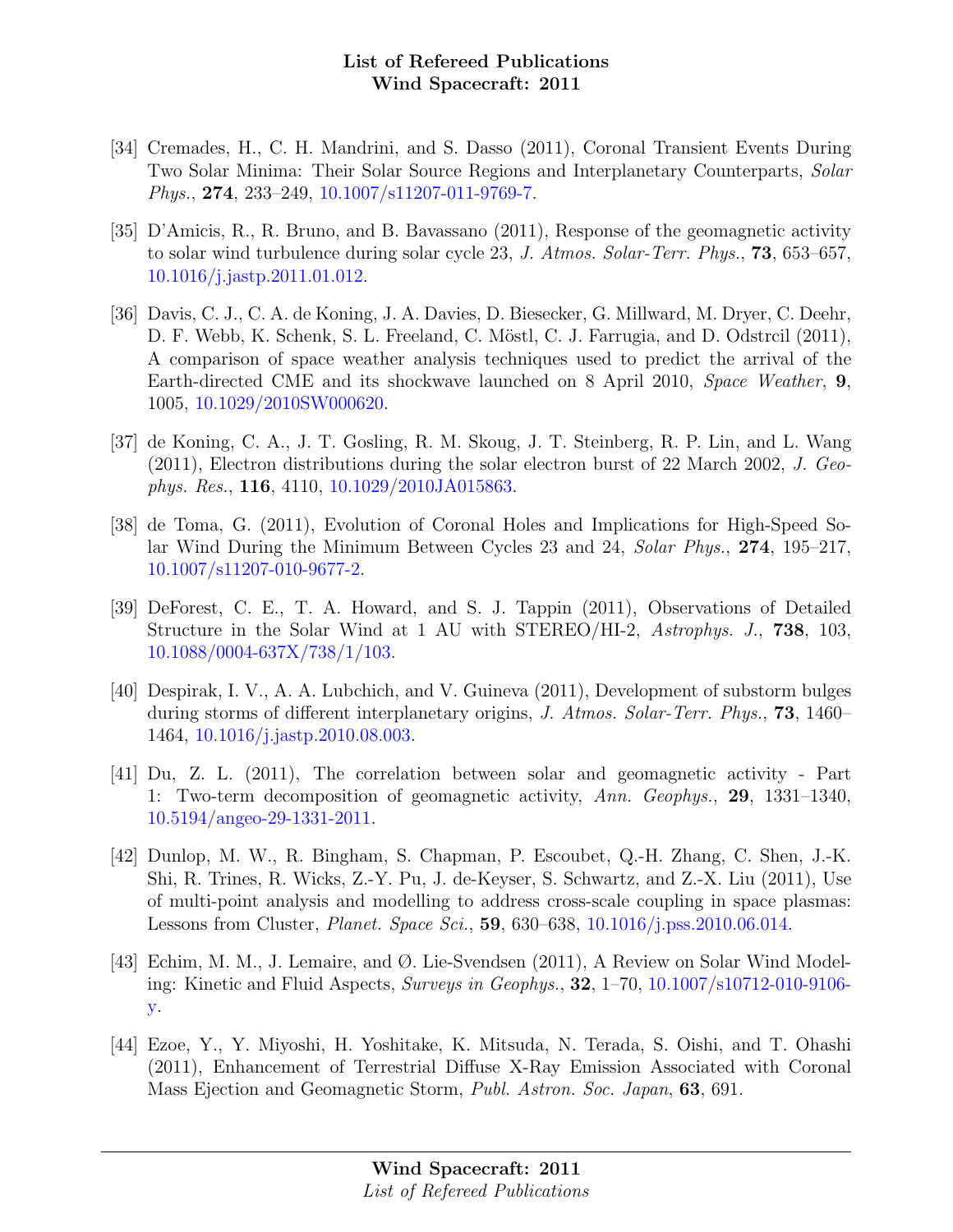- [45] Falkenberg, T. V., S. Vennerstrom, D. A. Brain, G. Delory, and A. Taktakishvili (2011), Multipoint observations of coronal mass ejection and solar energetic particle events on Mars and Earth during November 2001, J. Geophys. Res., 116, A06104, [10.1029/2010JA016279.](http://dx.doi.org/10.1029/2010JA016279)
- [46] Farrugia, C. J., and F. T. Gratton (2011), Aspects of magnetopause/magnetosphere response to interplanetary discontinuities, and features of magnetopause Kelvin-Helmholtz waves, *J. Atmos. Solar-Terr. Phys.*, **73**, 40–51, [10.1016/j.jastp.2009.10.008.](http://dx.doi.org/10.1016/j.jastp.2009.10.008)
- [47] Farrugia, C. J., L.-J. Chen, R. B. Torbert, D. J. Southwood, S. W. H. Cowley, A. Vrublevskis, C. Mouikis, A. Vaivads, M. André, P. Décréau, H. Vaith, C. J. Owen, D. J. Sibeck, E. Lucek, and C. W. Smith (2011), "Crater" flux transfer events: Highroad to the X line?, J. Geophys. Res., 116, 2204, [10.1029/2010JA015495.](http://dx.doi.org/10.1029/2010JA015495)
- [48] Farrugia, C. J., D. B. Berdichevsky, C. M¨ostl, A. B. Galvin, M. Leitner, M. A. Popecki, K. D. C. Simunac, A. Opitz, B. Lavraud, K. W. Ogilvie, A. M. Veronig, M. Temmer, J. G. Luhmann, and J. A. Sauvaud (2011), Multiple, distant (40◦ ) in situ observations of a magnetic cloud and a corotating interaction region complex, J. Atmos. Solar-Terr. Phys., **73**, 1254–1269, [10.1016/j.jastp.2010.09.011.](http://dx.doi.org/10.1016/j.jastp.2010.09.011)
- [49] Feng, H. Q., D. J. Wu, J. M. Wang, and J. W. Chao (2011), Magnetic reconnection exhausts at the boundaries of small interplanetary magnetic flux ropes, Astron.  $\mathcal{C}$  Astrophys., 527, A67, [10.1051/0004-6361/201014473.](http://dx.doi.org/10.1051/0004-6361/201014473)
- [50] Feng, S. W., Y. Chen, B. Li, H. Q. Song, X. L. Kong, L. D. Xia, and X. S. Feng (2011), Streamer Wave Events Observed in Solar Cycle 23, Solar Phys., 272, 119–136, [10.1007/s11207-011-9814-6.](http://dx.doi.org/10.1007/s11207-011-9814-6)
- [51] Feng, X., S. Zhang, C. Xiang, L. Yang, C. Jiang, and S. T. Wu (2011), A Hybrid Solar Wind Model of the CESE+HLL Method with a Yin-Yang Overset Grid and an AMR Grid, Astrophys. J., 734, 50, [10.1088/0004-637X/734/1/50.](http://dx.doi.org/10.1088/0004-637X/734/1/50)
- [52] Feynman, J., and A. Ruzmaikin (2011), The Sun's Strange Behavior: Maunder Minimum or Gleissberg Cycle?, Solar Phys., 272, 351–363, [10.1007/s11207-011-9828-0.](http://dx.doi.org/10.1007/s11207-011-9828-0)
- [53] Firoz, K. A., Y.-J. Moon, S.-H. Park, K. Kudela, J. N. Islam, and L. I. Dorman (2011), On the Possible Mechanisms of Two Ground-level Enhancement Events, Astrophys. J., 743, 190, [10.1088/0004-637X/743/2/190.](http://dx.doi.org/10.1088/0004-637X/743/2/190)
- [54] Fouka, M., and S. Ouichaoui (2011), Spectral analysis of time-integrated Konus-Wind GRBs: Implication on radiative mechanisms, Adv. Space Res., 47, 1387–1403, [10.1016/j.asr.2010.08.006.](http://dx.doi.org/10.1016/j.asr.2010.08.006)
- [55] Foullon, C., B. Lavraud, J. G. Luhmann, C. J. Farrugia, A. Retinò, K. D. C. Simunac, N. C. Wardle, A. B. Galvin, H. Kucharek, C. J. Owen, M. Popecki, A. Opitz, and J.- A. Sauvaud (2011), Plasmoid Releases in the Heliospheric Current Sheet and Associated Coronal Hole Boundary Layer Evolution, Astrophys. J., 737, 16, [10.1088/0004-](http://dx.doi.org/10.1088/0004-637X/737/1/16) [637X/737/1/16.](http://dx.doi.org/10.1088/0004-637X/737/1/16)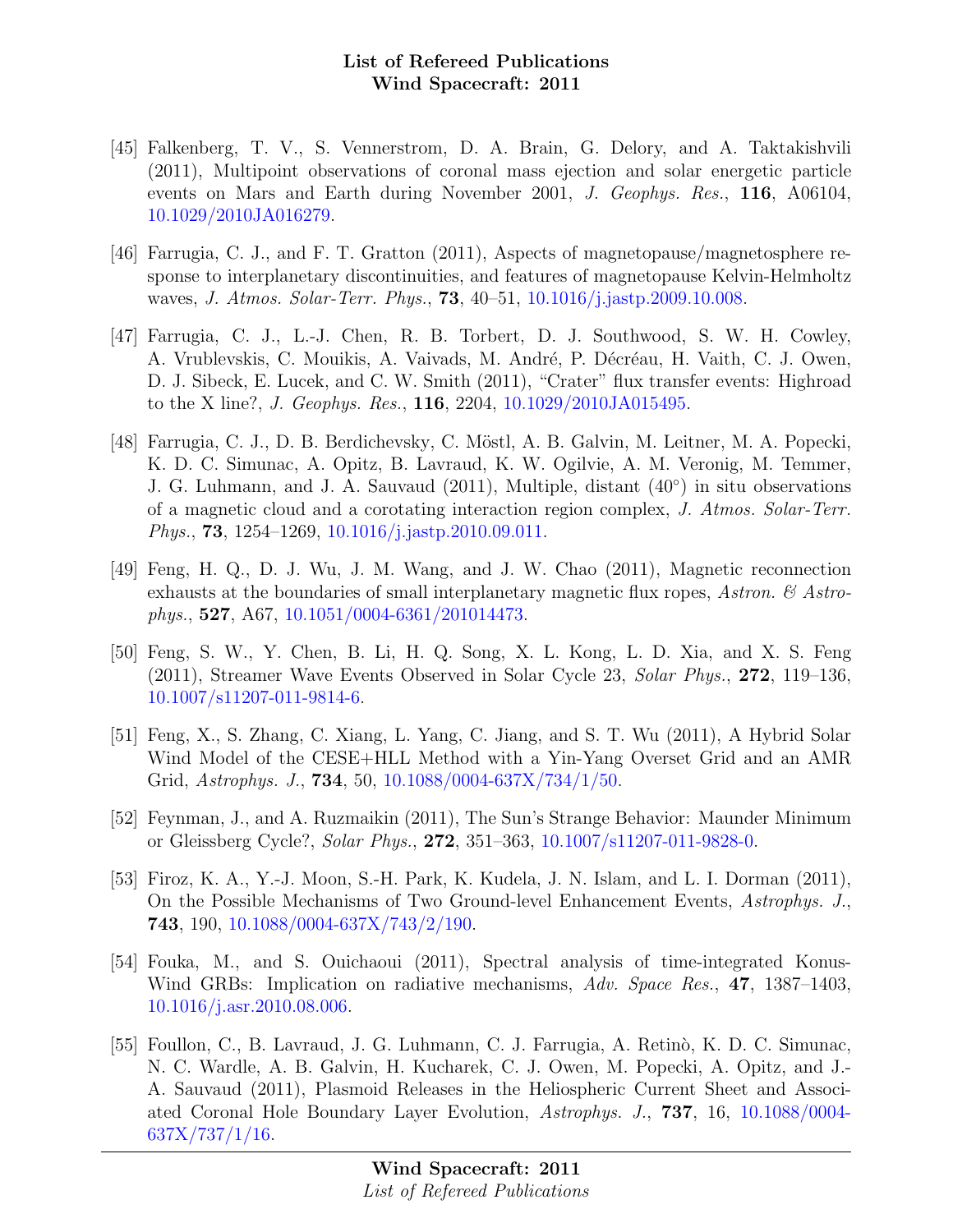- [56] Frissell, N. A., J. B. H. Baker, J. M. Ruohoniemi, L. B. N. Clausen, Z. C. Kale, I. J. Rae, L. Kepko, K. Oksavik, R. A. Greenwald, and M. L. West (2011), First radar observations in the vicinity of the plasmapause of pulsed ionospheric flows generated by bursty bulk flows, Geophys. Res. Lett., 38, L01103, [10.1029/2010GL045857.](http://dx.doi.org/10.1029/2010GL045857)
- [57] Fuselier, S. A., and W. S. Lewis (2011), Properties of Near-Earth Magnetic Reconnection from In-Situ Observations, Space Sci. Rev., 160, 95–121, [10.1007/s11214-011-9820-x.](http://dx.doi.org/10.1007/s11214-011-9820-x)
- [58] Gibson, S. E., G. de Toma, B. Emery, P. Riley, L. Zhao, Y. Elsworth, R. J. Leamon, J. Lei, S. McIntosh, R. A. Mewaldt, B. J. Thompson, and D. Webb (2011), The Whole Heliosphere Interval in the Context of a Long and Structured Solar Minimum: An Overview from Sun to Earth, Solar Phys., 274, 5–27, [10.1007/s11207-011-9921-4.](http://dx.doi.org/10.1007/s11207-011-9921-4)
- [59] Gillies, D. M., K. A. McWilliams, J.-P. St. Maurice, and S. E. Milan (2011), Global-scale observations of ionospheric convection during geomagnetic storms, J. Geophys. Res., 116, A12238, [10.1029/2011JA017086.](http://dx.doi.org/10.1029/2011JA017086)
- [60] Gopalswamy, N., and P. Mäkelä (2011), Low-frequency type III radio bursts and solar energetic particle events, Central European Astrophys. Bull., 35, 71–82.
- [61] Gosling, J. T. (2011), Magnetic Reconnection in the Solar Wind, Space Sci. Rev., p. 104, [10.1007/s11214-011-9747-2.](http://dx.doi.org/10.1007/s11214-011-9747-2)
- [62] Gosling, J. T., H. Tian, and T. D. Phan (2011), Pulsed Alfvén Waves in the Solar Wind, Astrophys. J. Lett., 737, L35, [10.1088/2041-8205/737/2/L35.](http://dx.doi.org/10.1088/2041-8205/737/2/L35)
- [63] Göğüş, E., P. M. Woods, C. Kouveliotou, M. H. Finger, V. Pal'shin, Y. Kaneko, S. Golenetskii, D. Frederiks, and C. Airhart (2011), Extended Tails from SGR 1806-20 Bursts, Astrophys. J., 740, 55, [10.1088/0004-637X/740/2/55.](http://dx.doi.org/10.1088/0004-637X/740/2/55)
- [64] Gratton, F. T., L. E. Bilbao, G. Gnavi, and C. J. Farrugia (2011), The Magnetosphere Mixing Layer: Observations, MHD Stability, and Large Eddy Simulations, J. Phys. Conf. Ser., **296**, 012,006, [10.1088/1742-6596/296/1/012006.](http://dx.doi.org/10.1088/1742-6596/296/1/012006)
- [65] Guo, J. (2011), The Effects of Relative Drift Velocities Between Proton and  $He^{2+}$  on the Magnetic Spectral Signatures in the Plasma Depletion Layer, Plasma Sci. Tech., 13, 557–560, [10.1088/1009-0630/13/5/09.](http://dx.doi.org/10.1088/1009-0630/13/5/09)
- [66] Guo, J., X. Feng, P. Zuo, J. Zhang, Y. Wei, and Q. Zong (2011), Interplanetary drivers of ionospheric prompt penetration electric fields, J. Atmos. Solar-Terr. Phys., 73, 130–136, [10.1016/j.jastp.2010.01.010.](http://dx.doi.org/10.1016/j.jastp.2010.01.010)
- [67] Halekas, J. S., V. Angelopoulos, D. G. Sibeck, K. K. Khurana, C. T. Russell, G. T. Delory, W. M. Farrell, J. P. McFadden, J. W. Bonnell, D. Larson, R. E. Ergun, F. Plaschke, and K. H. Glassmeier (2011), First Results from ARTEMIS, a New Two-Spacecraft Lunar Mission: Counter-Streaming Plasma Populations in the Lunar Wake, Space Sci. Rev., p. 95, [10.1007/s11214-010-9738-8.](http://dx.doi.org/10.1007/s11214-010-9738-8)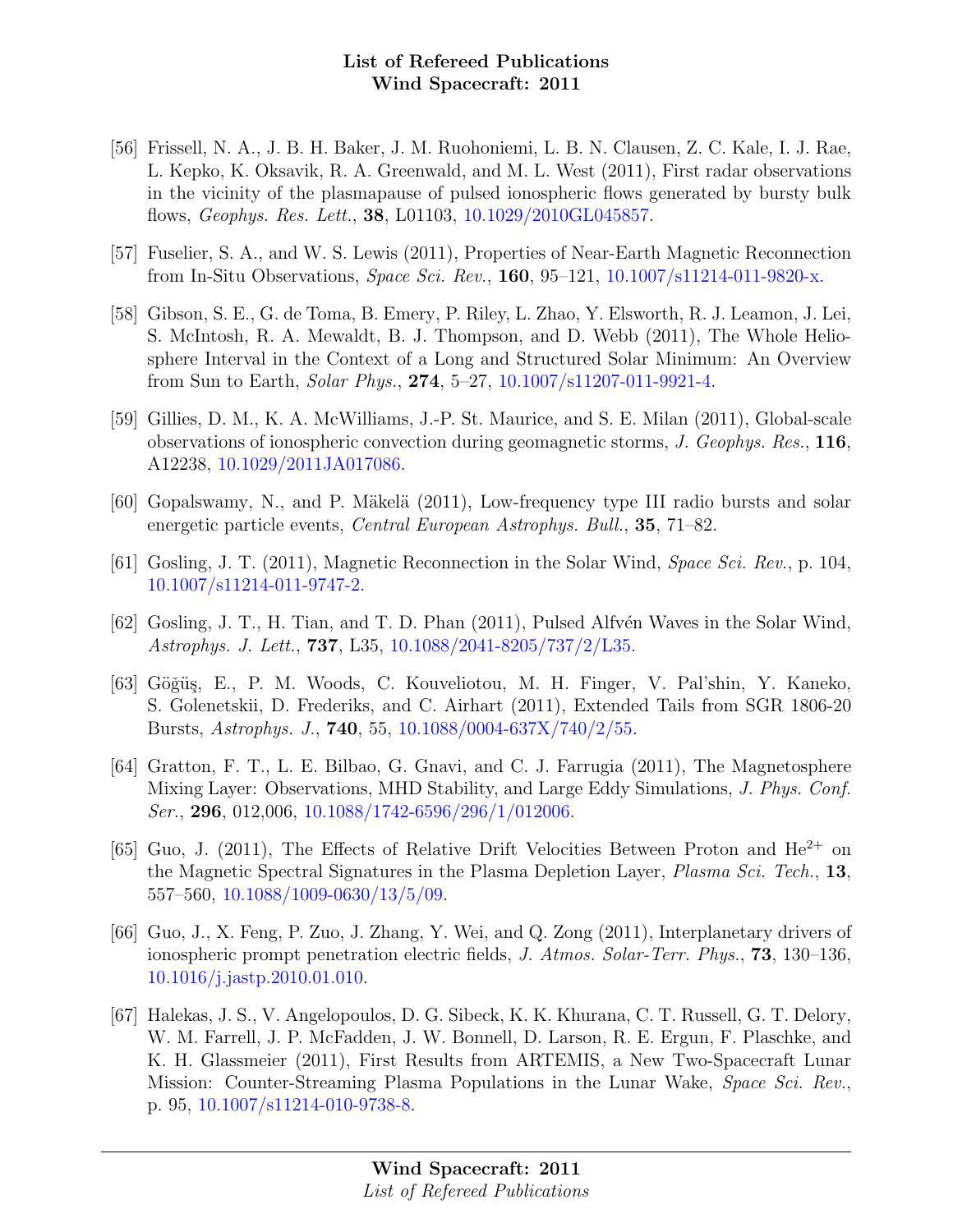- [68] Hannah, I. G., H. S. Hudson, M. Battaglia, S. Christe, J. Kašparová, S. Krucker, M. R. Kundu, and A. Veronig (2011), Microflares and the Statistics of X-ray Flares, Space Sci. Rev., 159, 263–300, [10.1007/s11214-010-9705-4.](http://dx.doi.org/10.1007/s11214-010-9705-4)
- [69] Hapgood, M., C. Perry, J. Davies, and M. Denton (2011), The role of suprathermal particle measurements in CrossScale studies of collisionless plasma processes, Planet. Space Sci., 59, 618–629, [10.1016/j.pss.2010.06.002.](http://dx.doi.org/10.1016/j.pss.2010.06.002)
- [70] Harris, B. (2011), Observational aspects of IMF draping around the magnetosphere, Master's thesis, University of New Hampshire, advisor: C.J. Farrugia.
- [71] He, H.-Q., and G. Qin (2011), A Simple Analytical Method to Determine Solar Energetic Particles' Mean Free Path, Astrophys. J., 730, 46, [10.1088/0004-637X/730/1/46.](http://dx.doi.org/10.1088/0004-637X/730/1/46)
- [72] Hidalgo, M. A. (2011), A study of the electric field induced by magnetic clouds, J. Geophys. Res., 116, A02101, [10.1029/2010JA016048.](http://dx.doi.org/10.1029/2010JA016048)
- [73] Hidalgo, M. A., J. J. Blanco, F. J. Alvarez, and T. Nieves-Chinchilla (2011), On the relationship between magnetic clouds and the great geomagnetic storms associated with the period 1995-2006, J. Atmos. Solar-Terr. Phys., 73, 1372–1379, [10.1016/j.jastp.2011.02.017.](http://dx.doi.org/10.1016/j.jastp.2011.02.017)
- [74] Hietala, H., N. Agueda, K. Andréeová, R. Vainio, S. Nylund, E. K. J. Kilpua, and H. E. J. Koskinen (2011), In situ observations of particle acceleration in shock-shock interaction, J. Geophys. Res., 116, 10,105, [10.1029/2011JA016669.](http://dx.doi.org/10.1029/2011JA016669)
- [75] Hillaris, A., O. Malandraki, K.-L. Klein, P. Preka-Papadema, X. Moussas, C. Bouratzis, E. Mitsakou, P. Tsitsipis, and A. Kontogeorgos (2011), The 17 January 2005 Complex Solar Radio Event Associated with Interacting Fast Coronal Mass Ejections, Solar Phys., 273, 493–509, [10.1007/s11207-011-9872-9.](http://dx.doi.org/10.1007/s11207-011-9872-9)
- [76] Hosokawa, K., J. I. Moen, K. Shiokawa, and Y. Otsuka (2011), Motion of polar cap arcs, J. Geophys. Res., 116, A01305, [10.1029/2010JA015906.](http://dx.doi.org/10.1029/2010JA015906)
- [77] Howard, T. A. (2011), Three-dimensional reconstruction of coronal mass ejections using heliospheric imager data, J. Atmos. Solar-Terr. Phys., 73, 1242–1253, [10.1016/j.jastp.2010.08.009.](http://dx.doi.org/10.1016/j.jastp.2010.08.009)
- [78] Huang, J., P. Démoulin, M. Pick, F. Auchère, Y. H. Yan, and A. Bouteille (2011), Initiation and Early Development of the 2008 April 26 Coronal Mass Ejection, Astrophys. J., 729, 107, [10.1088/0004-637X/729/2/107.](http://dx.doi.org/10.1088/0004-637X/729/2/107)
- [79] Hurley, K., J.-L. Atteia, C. Barraud, A. Pélangeon, M. Boër, R. Vanderspek, G. Ricker, E. Mazets, S. Golenetskii, D. D. Frederiks, V. D. Pal'shin, R. L. Aptekar, D. M. Smith, C. Wigger, W. Hajdas, A. Rau, A. von Kienlin, I. G. Mitrofanov, D. V. Golovin, A. S. Kozyrev, M. L. Litvak, A. B. Sanin, W. Boynton, C. Fellows, K. Harshman, S. Barthelmy, T. Cline, J. Cummings, N. Gehrels, H. A. Krimm, K. Yamaoka, Y. Fukazawa, Y. Hanabata, M. Ohno, T. Takahashi, M. Tashiro, Y. Terada, T. Murakami, K. Makishima,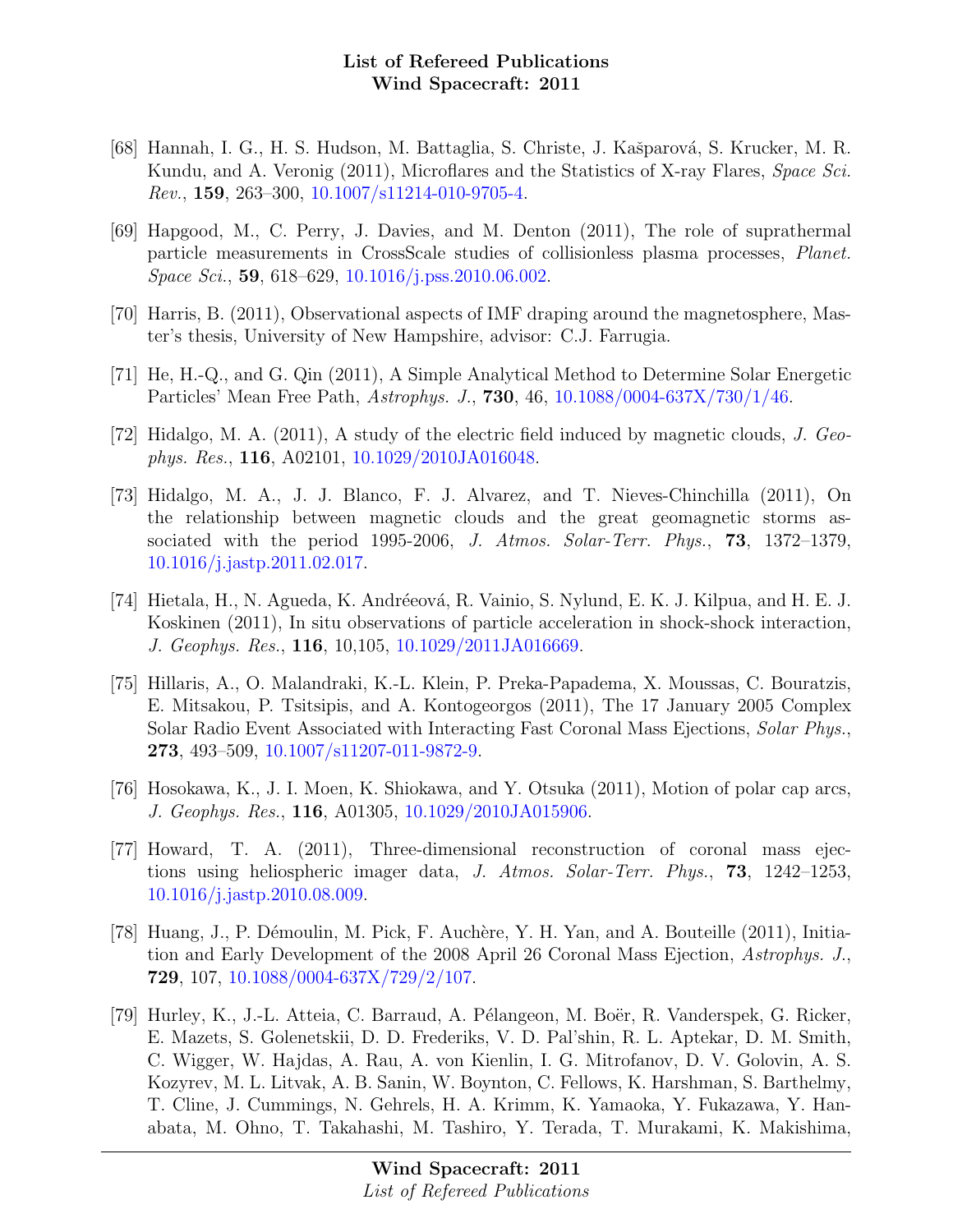C. Guidorzi, F. Frontera, C. E. Montanari, F. Rossi, J. Trombka, T. McClanahan, R. Starr, J. Goldsten, and R. Gold (2011), The Interplanetary Network Supplement to the HETE-2 Gamma-Ray Burst Catalog, Astrophys. J. Suppl., 197, 34, [10.1088/0067-](http://dx.doi.org/10.1088/0067-0049/197/2/34) [0049/197/2/34.](http://dx.doi.org/10.1088/0067-0049/197/2/34)

- [80] Hurley, K., S. Golenetskii, R. Aptekar, E. Mazets, V. Pal'Shin, D. Frederiks, I. G. Mitrofanov, D. Golovin, A. Kozyrev, M. Litvak, A. B. Sanin, W. Boynton, C. Fellows, K. Harshman, R. Starr, A. von Kienlin, A. Rau, K. Yamaoka, M. Ohno, Y. Fukazawa, T. Takahashi, M. Tashiro, Y. Terada, T. Murakami, K. Makishima, S. Barthelmy, J. Cummings, N. Gehrels, H. Krimm, T. Cline, J. Goldsten, E. Del Monte, M. Feroci, M. Marisaldi, M. Briggs, V. Connaughton, C. Meegan, D. M. Smith, C. Wigger, and W. Hajdas (2011), The Third Interplanetary Network, in American Institute of Physics Conference Series, American Institute of Physics Conference Series, vol. 1358, edited by J. E. McEnery, J. L. Racusin, and N. Gehrels, pp. 385–388, [10.1063/1.3621810.](http://dx.doi.org/10.1063/1.3621810)
- [81] Hutchinson, J. A., D. M. Wright, and S. E. Milan (2011), Geomagnetic storms over the last solar cycle: A superposed epoch analysis, J. Geophys. Res., 116, A09211, [10.1029/2011JA016463.](http://dx.doi.org/10.1029/2011JA016463)
- [82] Hwang, K.-J., M. M. Kuznetsova, F. Sahraoui, M. L. Goldstein, E. Lee, and G. K. Parks (2011), Kelvin-Helmholtz waves under southward interplanetary magnetic field, J. Geophys. Res., 116, A08210, [10.1029/2011JA016596.](http://dx.doi.org/10.1029/2011JA016596)
- [83] Innes, D. E., R. H. Cameron, and S. K. Solanki (2011), EUV jets, type III radio bursts and sunspot waves investigated using SDO/AIA observations, Astron.  $\&$  Astrophys., 531, L13, [10.1051/0004-6361/201117255.](http://dx.doi.org/10.1051/0004-6361/201117255)
- [84] Isavnin, A., E. K. J. Kilpua, and H. E. J. Koskinen (2011), Grad-Shafranov Reconstruction of Magnetic Clouds: Overview and Improvements, Solar Phys., 273, 205–219, [10.1007/s11207-011-9845-z.](http://dx.doi.org/10.1007/s11207-011-9845-z)
- [85] Ivanov, K. G., and A. F. Kharshiladze (2011), Dynamics of solar activity and anomalous weather in summer 2010: 1. Sector boundaries: Anticyclone formation and destruction, Geomagnetism and Aeronomy, 51, 444–449, [10.1134/S0016793211040037.](http://dx.doi.org/10.1134/S0016793211040037)
- [86] Jackson, B. V., M. S. Hamilton, P. P. Hick, A. Buffington, M. M. Bisi, J. M. Clover, M. Tokumaru, and K. Fujiki (2011), Solar Mass Ejection Imager (SMEI) 3- D reconstruction of density enhancements behind interplanetary shocks: In-situ comparison near Earth and at STEREO, J. Atmos. Solar-Terr. Phys., 73, 1317–1329, [10.1016/j.jastp.2010.11.023.](http://dx.doi.org/10.1016/j.jastp.2010.11.023)
- [87] Jayachandran, P. T., C. Watson, I. J. Rae, J. W. MacDougall, D. W. Danskin, R. Chadwick, T. D. Kelly, P. Prikryl, K. Meziane, and K. Shiokawa (2011), High-latitude GPS TEC changes associated with a sudden magnetospheric compression, Geophys. Res. Lett., 38, 23,104, [10.1029/2011GL050041.](http://dx.doi.org/10.1029/2011GL050041)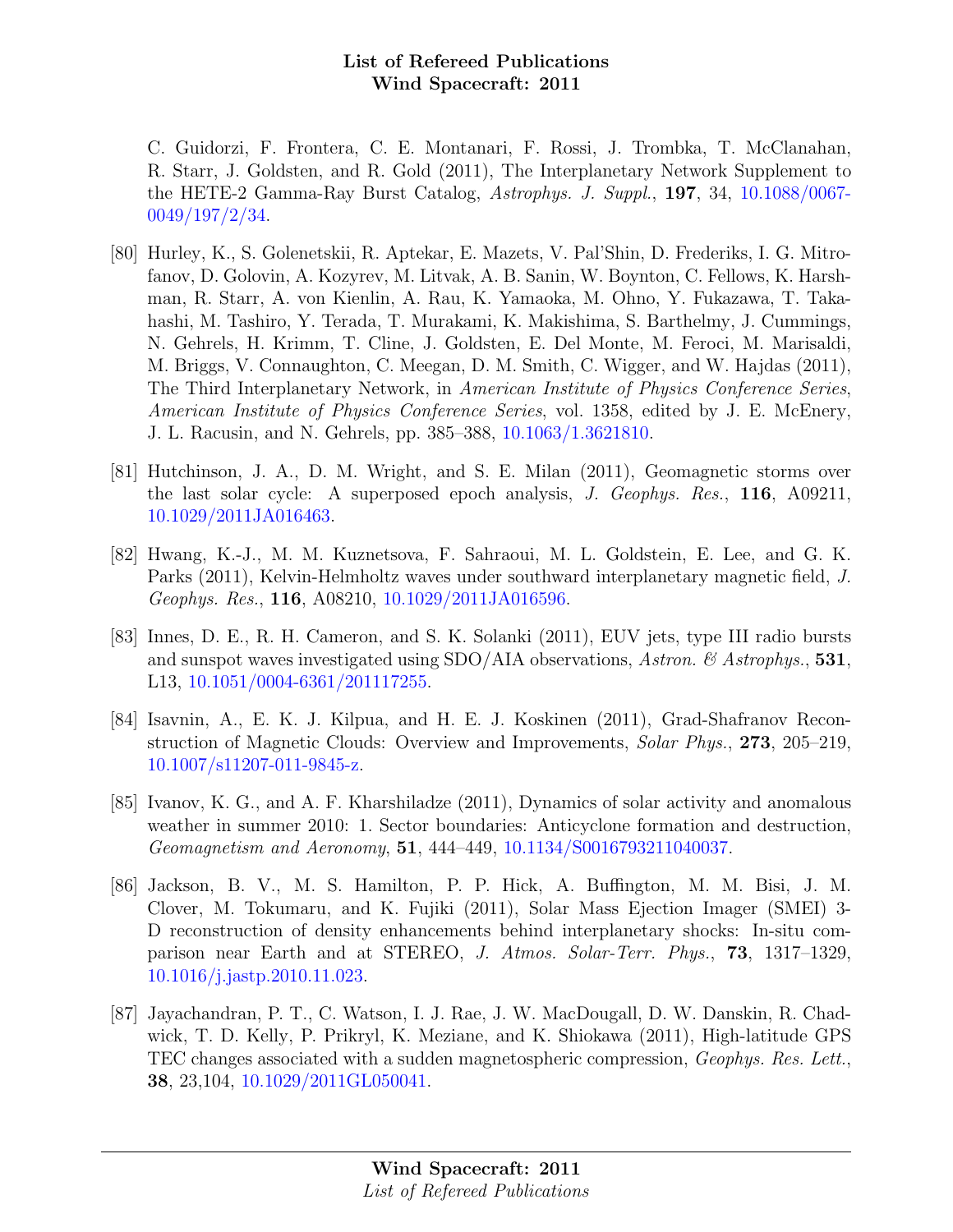- [88] Jian, L. K., C. T. Russell, and J. G. Luhmann (2011), Comparing Solar Minimum 23/24 with Historical Solar Wind Records at 1 AU, Solar Phys., pp. 155–+, [10.1007/s11207-](http://dx.doi.org/10.1007/s11207-011-9737-2) [011-9737-2.](http://dx.doi.org/10.1007/s11207-011-9737-2)
- [89] Joshi, N. C., N. S. Bankoti, S. Pande, B. Pande, and K. Pandey (2011), Relationship between interplanetary field/plasma parameters with geomagnetic indices and their behavior during intense geomagnetic storms, New Astron., 16, 366–385, [10.1016/j.newast.2011.01.004.](http://dx.doi.org/10.1016/j.newast.2011.01.004)
- [90] Juusola, L., N. Østgaard, and E. Tanskanen (2011), Statistics of plasma sheet convection, J. Geophys. Res., 116, 8201, [10.1029/2011JA016479.](http://dx.doi.org/10.1029/2011JA016479)
- [91] Juusola, L., N. Østgaard, E. Tanskanen, N. Partamies, and K. Snekvik (2011), Earthward plasma sheet flows during substorm phases, J. Geophys. Res., 116, 10,228, [10.1029/2011JA016852.](http://dx.doi.org/10.1029/2011JA016852)
- [92] Kahler, S. W., S. Krucker, and A. Szabo (2011), Solar energetic electron probes of magnetic cloud field line lengths, J. Geophys. Res., 116, 1104, [10.1029/2010JA015328.](http://dx.doi.org/10.1029/2010JA015328)
- [93] Kahler, S. W., E. W. Cliver, A. J. Tylka, and W. F. Dietrich (2011), A Comparison of Ground Level Event e/p and Fe/O Ratios with Associated Solar Flare and CME Characteristics, Space Sci. Rev., p. 122, [10.1007/s11214-011-9768-x.](http://dx.doi.org/10.1007/s11214-011-9768-x)
- [94] Kahler, S. W., D. K. Haggerty, and I. G. Richardson (2011), Magnetic Field-line Lengths in Interplanetary Coronal Mass Ejections Inferred from Energetic Electron Events, Astrophys. J., **736**, 106, [10.1088/0004-637X/736/2/106.](http://dx.doi.org/10.1088/0004-637X/736/2/106)
- [95] Kan, J. R., H. Li, C. Wang, H. U. Frey, M. V. Kubyshkina, A. Runov, C. J. Xiao, L. H. Lyu, and W. Sun (2011), Brightening of onset arc precedes the dipolarization onset: THEMIS observations of two events on 1 March 2008, Ann. Geophys., 29, 2045–2059, [10.5194/angeo-29-2045-2011.](http://dx.doi.org/10.5194/angeo-29-2045-2011)
- [96] Kaushik, S. C. (2011), An Investigation of Cosmic Ray Intensity Variation During Highly Disturbed Geomagnetic Conditions for Solar Cycle 23, *Intl. Cosmic Ray Conf.*, 10, 121, [10.7529/ICRC2011/V10/0933.](http://dx.doi.org/10.7529/ICRC2011/V10/0933)
- [97] Kellogg, P. J., C. A. Cattell, K. Goetz, S. J. Monson, and L. B. Wilson, III (2011), Large amplitude whistlers in the magnetosphere observed with Wind-Waves, J. Geophys. Res., 116, 9224, [10.1029/2010JA015919.](http://dx.doi.org/10.1029/2010JA015919)
- [98] Kersten, K., C. A. Cattell, A. Breneman, K. Goetz, P. J. Kellogg, J. R. Wygant, L. B. Wilson, III, J. B. Blake, M. D. Looper, and I. Roth (2011), Observation of relativistic electron microbursts in conjunction with intense radiation belt whistler-mode waves, Geophys. Res. Lett., 38, 8107.
- [99] Khabarova, O., and G. Zastenker (2011), Sharp Changes of Solar Wind Ion Flux and Density Within and Outside Current Sheets, Solar Phys., 270, 311–329, [10.1007/s11207-](http://dx.doi.org/10.1007/s11207-011-9719-4) [011-9719-4.](http://dx.doi.org/10.1007/s11207-011-9719-4)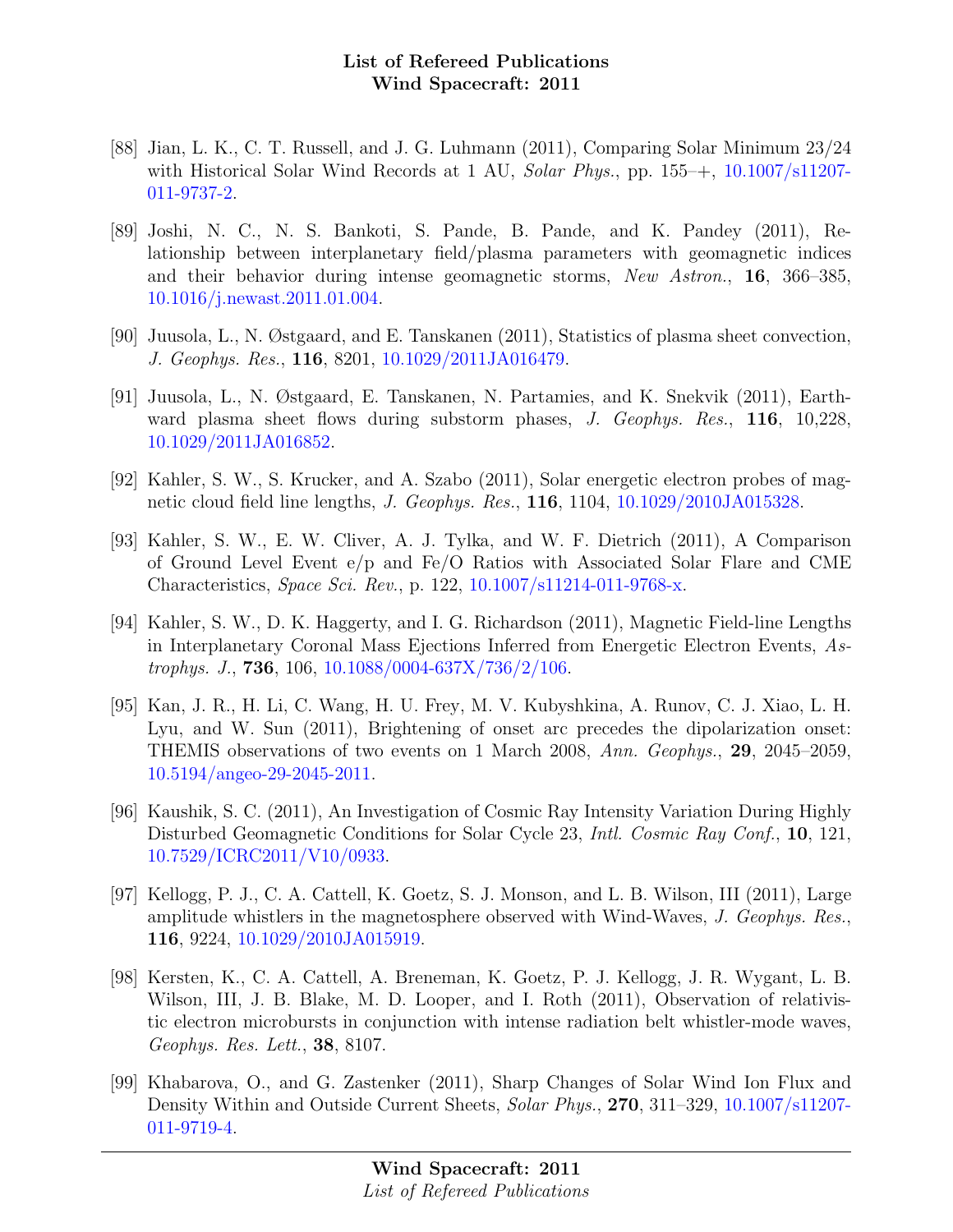- [100] Kilpua, E. K. J., L. K. Jian, Y. Li, J. G. Luhmann, and C. T. Russell (2011), Multipoint ICME encounters: Pre-STEREO and STEREO observations, J. Atmos. Solar-Terr. Phys., 73, 1228–1241, [10.1016/j.jastp.2010.10.012.](http://dx.doi.org/10.1016/j.jastp.2010.10.012)
- [101] Kilpua, E. K. J., C. O. Lee, J. G. Luhmann, and Y. Li (2011), Interplanetary coronal mass ejections in the near-Earth solar wind during the minimum periods following solar cycles 22 and 23, Ann. Geophys., 29, 1455–1467, [10.5194/angeo-29-1455-2011.](http://dx.doi.org/10.5194/angeo-29-1455-2011)
- [102] Kissinger, J., R. L. McPherron, T.-S. Hsu, and V. Angelopoulos (2011), Steady magnetospheric convection and stream interfaces: Relationship over a solar cycle, J. Geophys. Res., 116, A00I19, [10.1029/2010JA015763.](http://dx.doi.org/10.1029/2010JA015763)
- [103] Klein, K.-L., G. Trottet, S. Samwel, and O. Malandraki (2011), Particle Acceleration and Propagation in Strong Flares without Major Solar Energetic Particle Events, Solar Phys., 269, 309–333, [10.1007/s11207-011-9710-0.](http://dx.doi.org/10.1007/s11207-011-9710-0)
- [104] Kojima, H. (2011), Rigidity dependence of the solar-wind-effect on cosmic-ray intensities associated with Solar activity, Intl. Cosmic Ray Conf., 11, 213, [10.7529/ICRC2011/V11/0982.](http://dx.doi.org/10.7529/ICRC2011/V11/0982)
- [105] Kojima, H. (2011), Estimation of 3D structures of cosmic-ray low density region behind shock waves associated with solar flares, *Intl. Cosmic Ray Conf.*, 10, 306, [10.7529/ICRC2011/V10/0983.](http://dx.doi.org/10.7529/ICRC2011/V10/0983)
- [106] Kozai, M. (2011), Average spatial density gradient of galactic cosmic rays and its temporal variation observed with the Global Muon Detector Network (GMDN), Intl. Cosmic Ray Conf., 11, 301, [10.7529/ICRC2011/V11/0376.](http://dx.doi.org/10.7529/ICRC2011/V11/0376)
- [107] Krasnoselskikh, V. V., T. Dudok de Wit, and S. D. Bale (2011), Determining the wavelength of Langmuir wave packets at the Earth's bow shock, Ann. Geophys., 29, 613–617, [10.5194/angeo-29-613-2011.](http://dx.doi.org/10.5194/angeo-29-613-2011)
- [108] Krivosheeva, M. (2011), Relation of the Forbush-effect parameters to the heliolongitude of the solar sources, Intl. Cosmic Ray Conf., 10, 274, [10.7529/ICRC2011/V10/0282.](http://dx.doi.org/10.7529/ICRC2011/V10/0282)
- [109] Krucker, S., E. P. Kontar, S. Christe, L. Glesener, and R. P. Lin (2011), Electron Acceleration Associated with Solar Jets, Astrophys. J., **742**, 82, [10.1088/0004-637X/742/2/82.](http://dx.doi.org/10.1088/0004-637X/742/2/82)
- [110] Kumar, P., P. K. Manoharan, and W. Uddin (2011), Multiwavelength Study on Solar and Interplanetary Origins of the Strongest Geomagnetic Storm of Solar Cycle 23, Solar Phys., 271, 149–167, [10.1007/s11207-011-9805-7.](http://dx.doi.org/10.1007/s11207-011-9805-7)
- [111] Kuwabara, T. (2011), Study of Forbush Decreases with IceTop, *Intl. Cosmic Ray Conf.*, 10, 298, [10.7529/ICRC2011/V10/0921.](http://dx.doi.org/10.7529/ICRC2011/V10/0921)
- [112] Lakshmi, M. A., and S. Umapathy (2011), Characteristics of CMEs associated with solar flares and DH type II radio bursts based on source position, Astrophys. Space Sci., p. 738, [10.1007/s10509-011-0949-6.](http://dx.doi.org/10.1007/s10509-011-0949-6)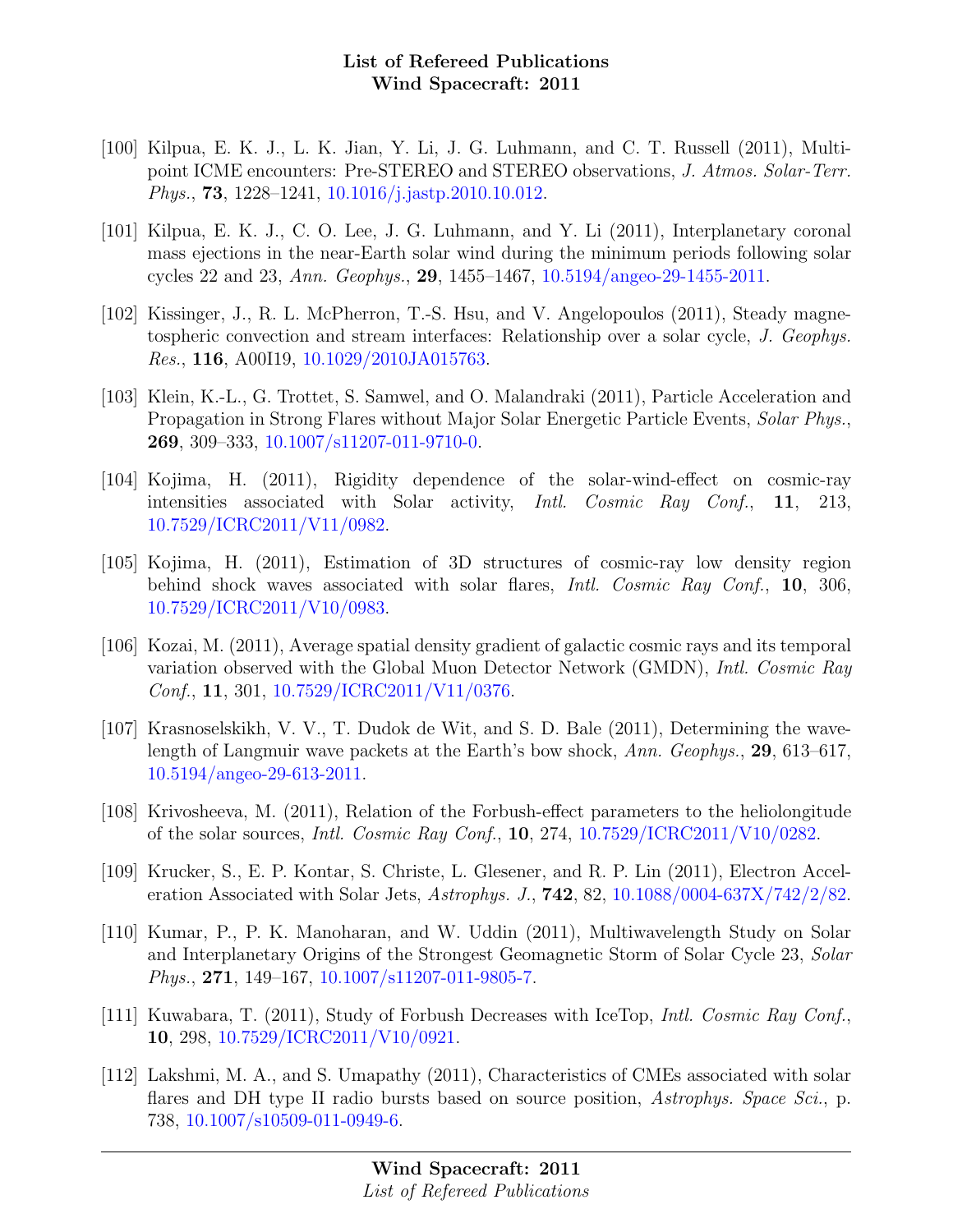- [113] Laveder, D., L. Marradi, T. Passot, and P. L. Sulem (2011), Fluid simulations of mirror constraints on proton temperature anisotropy in solar wind turbulence, Geophys. Res. Lett., 38, 17,108, [10.1029/2011GL048874.](http://dx.doi.org/10.1029/2011GL048874)
- [114] Lazio, T. J. W., R. J. MacDowall, J. O. Burns, D. L. Jones, K. W. Weiler, L. Demaio, A. Cohen, N. Paravastu Dalal, E. Polisensky, K. Stewart, S. Bale, N. Gopalswamy, M. Kaiser, and J. Kasper (2011), The Radio Observatory on the Lunar Surface for Solar studies, Adv. Space Res., 48, 1942–1957, [10.1016/j.asr.2011.07.006.](http://dx.doi.org/10.1016/j.asr.2011.07.006)
- [115] Le, G., W. J. Burke, R. F. Pfaff, H. Freudenreich, S. Maus, and H. Lühr  $(2011)$ , C/NOFS measurements of magnetic perturbations in the low-latitude ionosphere during magnetic storms, J. Geophys. Res., 116, A12230, [10.1029/2011JA017026.](http://dx.doi.org/10.1029/2011JA017026)
- [116] Le Chat, G., K. Issautier, N. Meyer-Vernet, and S. Hoang (2011), Large-Scale Variation of Solar Wind Electron Properties from Quasi-Thermal Noise Spectroscopy: Ulysses Measurements, Solar Phys., 271, 141–148, [10.1007/s11207-011-9797-3.](http://dx.doi.org/10.1007/s11207-011-9797-3)
- [117] Lee, C. O., J. G. Luhmann, J. T. Hoeksema, X. Sun, C. N. Arge, and I. de Pater (2011), Coronal Field Opens at Lower Height During the Solar Cycles 22 and 23 Minimum Periods: IMF Comparison Suggests the Source Surface Should Be Lowered, Solar Phys., 269, 367–388, [10.1007/s11207-010-9699-9.](http://dx.doi.org/10.1007/s11207-010-9699-9)
- $[118]$  Leitner, M., C. J. Farrugia, and Z. Vörös  $(2011)$ , Change of solar wind quasiinvariant in solar cycle 23–Analysis of PDFs, J. Atmos. Solar-Terr. Phys., 73, 290–293, [10.1016/j.jastp.2010.03.002.](http://dx.doi.org/10.1016/j.jastp.2010.03.002)
- [119] Lepping, R. P., C. C. Wu, D. B. Berdichevsky, and A. Szabo (2011), Magnetic Clouds at/near the 2007 - 2009 Solar Minimum: Frequency of Occurrence and Some Unusual Properties, Solar Phys., 274(1-2), 345–360, [10.1007/s11207-010-9646-9.](http://dx.doi.org/10.1007/s11207-010-9646-9)
- [120] Li, C., S. A. Matthews, L. van Driel-Gesztelyi, J. Sun, and C. J. Owen (2011), Coronal Jets, Magnetic Topologies, and the Production of Interplanetary Electron Streams, Astrophys. J., 735, 43, [10.1088/0004-637X/735/1/43.](http://dx.doi.org/10.1088/0004-637X/735/1/43)
- [121] Li, W., R. M. Thorne, J. Bortnik, Y. Nishimura, and V. Angelopoulos (2011), Modulation of whistler mode chorus waves: 1. Role of compressional Pc4-5 pulsations, J. Geophys. Res., 116, A06205, [10.1029/2010JA016312.](http://dx.doi.org/10.1029/2010JA016312)
- [122] Li, X., M. Temerin, D. N. Baker, and G. D. Reeves (2011), Behavior of MeV electrons at geosynchronous orbit during last two solar cycles, J. Geophys. Res., 116, A11207, [10.1029/2011JA016934.](http://dx.doi.org/10.1029/2011JA016934)
- [123] Li, Y., J. G. Luhmann, B. J. Lynch, and E. K. J. Kilpua (2011), Cyclic Reversal of Magnetic Cloud Poloidal Field, Solar Phys., 270, 331–346, [10.1007/s11207-011-9722-9.](http://dx.doi.org/10.1007/s11207-011-9722-9)
- [124] Lin, L., C. Kouveliotou, M. G. Baring, A. J. van der Horst, S. Guiriec, P. M. Woods, E. Göğüş, Y. Kaneko, J. Scargle, J. Granot, R. Preece, A. von Kienlin, V. Chaplin, A. L. Watts, R. A. M. J. Wijers, S. N. Zhang, N. Bhat, M. H. Finger, N. Gehrels, A. Harding,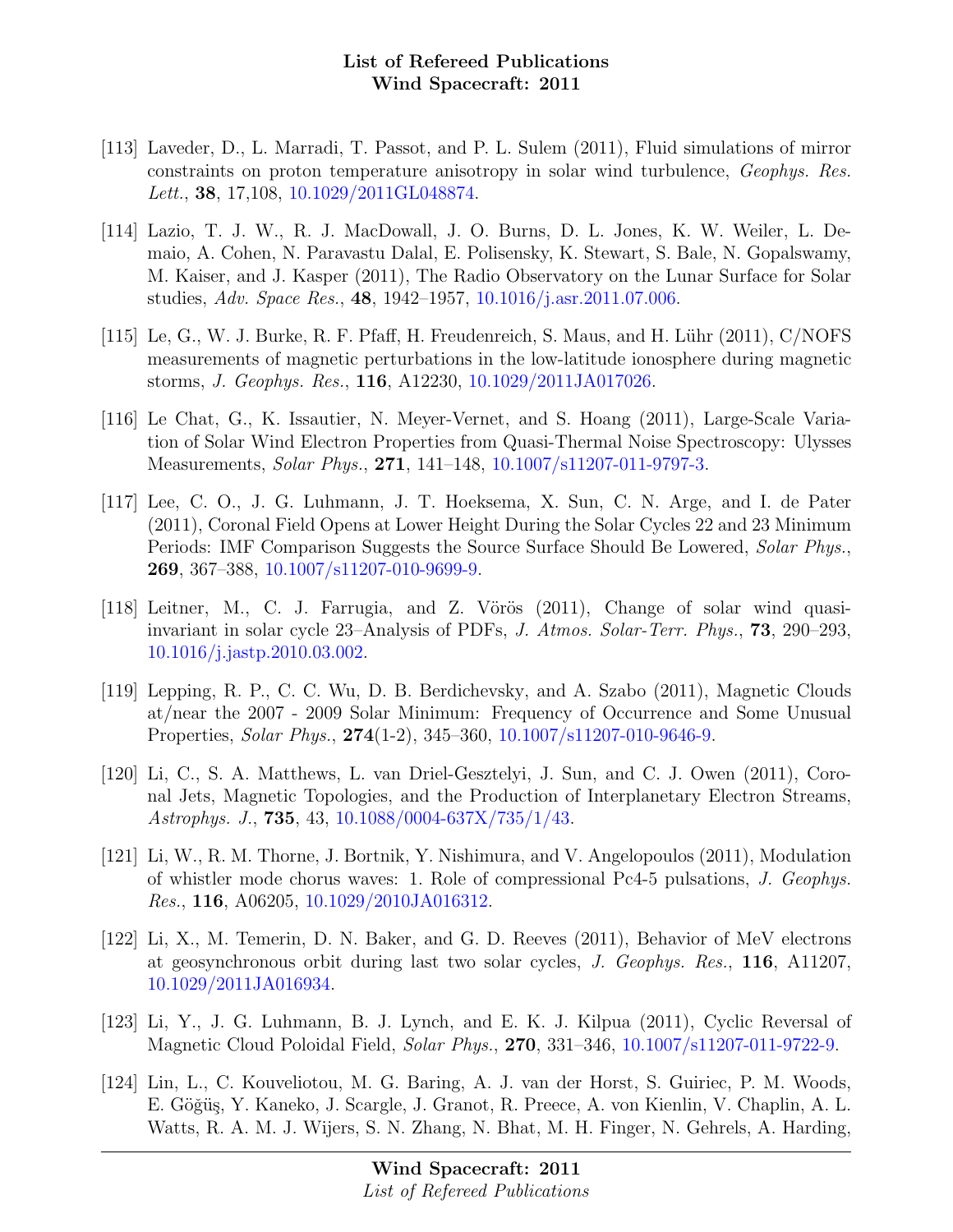L. Kaper, V. Kaspi, J. Mcenery, C. A. Meegan, W. S. Paciesas, A. Pe'er, E. Ramirez-Ruiz, M. van der Klis, S. Wachter, and C. Wilson-Hodge (2011), Fermi/Gamma-Ray Burst Monitor Observations of SGR J0501+4516 Bursts, Astrophys. J., 739, 87, [10.1088/0004-](http://dx.doi.org/10.1088/0004-637X/739/2/87) [637X/739/2/87.](http://dx.doi.org/10.1088/0004-637X/739/2/87)

- [125] Lin, R. P. (2011), Energy Release and Particle Acceleration in Flares: Summary and Future Prospects, Space Sci. Rev., 159, 421–445, [10.1007/s11214-011-9801-0.](http://dx.doi.org/10.1007/s11214-011-9801-0)
- [126] Liu, R., T.-J. Wang, J. Lee, G. Stenborg, C. Liu, S.-H. Park, and H.-M. Wang (2011), Observing the reconnection region in a transequatorial loop system, Res. Astron. Astrophys. 11, 1209–1228, [10.1088/1674-4527/11/10/009.](http://dx.doi.org/10.1088/1674-4527/11/10/009)
- [127] Liu, W., T. E. Sarris, X. Li, Q.-G. Zong, R. Ergun, V. Angelopoulos, and K. H. Glassmeier (2011), Spatial structure and temporal evolution of a dayside poloidal ULF wave event, Geophys. Res. Lett., 38, L19104, [10.1029/2011GL049476.](http://dx.doi.org/10.1029/2011GL049476)
- [128] Liu, Y., J. G. Luhmann, S. D. Bale, and R. P. Lin (2011), Solar Source and Heliospheric Consequences of the 2010 April 3 Coronal Mass Ejection: A Comprehensive View, Astrophys. J., 734, 84, [10.1088/0004-637X/734/2/84.](http://dx.doi.org/10.1088/0004-637X/734/2/84)
- [129] Lue, C., Y. Futaana, S. Barabash, M. Wieser, M. Holmström, A. Bhardwaj, M. B. Dhanya, and P. Wurz (2011), Strong influence of lunar crustal fields on the solar wind flow, Geophys. Res. Lett., 38, 3202, [10.1029/2010GL046215.](http://dx.doi.org/10.1029/2010GL046215)
- [130] Lukianova, R., and A. Kozlovsky (2011), IMF  $B<sub>y</sub>$  effects in the plasma flow at the polar cap boundary, Ann. Geophys., 29, 1305–1315, [10.5194/angeo-29-1305-2011.](http://dx.doi.org/10.5194/angeo-29-1305-2011)
- [131] Mäkelä, P., N. Gopalswamy, S. Akiyama, H. Xie, and S. Yashiro (2011), Energetic storm particle events in coronal mass ejection-driven shocks, J. Geophys. Res., 116, 8101, [10.1029/2011JA016683.](http://dx.doi.org/10.1029/2011JA016683)
- [132] Maksimović, M., S. Vidojević, and A. Zaslavsky (2011), Statistical Analysis of Langmuir Waves Associated with Type III Radio Bursts: II. Simulation and Interpretation of the Wave Energy Distributions, Baltic Astron., 20, 600–603.
- [133] Manuel, R. (2011), Long-term galactic cosmic ray modulation in the heliosphere, Intl. Cosmic Ray Conf., 11, 22, [10.7529/ICRC2011/V11/0092.](http://dx.doi.org/10.7529/ICRC2011/V11/0092)
- [134] Manuel, R., S. E. S. Ferreira, M. S. Potgieter, R. D. Strauss, and N. E. Engelbrecht (2011), Time-dependent cosmic ray modulation, Adv. Space Res., 47, 1529–1537, [10.1016/j.asr.2010.12.007.](http://dx.doi.org/10.1016/j.asr.2010.12.007)
- [135] Manuel, R., S. E. S. Ferreira, and M. S. Potgieter (2011), Cosmic ray modulation in the outer heliosphere: Predictions for cosmic ray intensities up to the heliopause along Voyager 1 and 2 trajectories, Adv. Space Res., 48, 874–883, [10.1016/j.asr.2011.04.015.](http://dx.doi.org/10.1016/j.asr.2011.04.015)
- [136] Maruca, B. A., J. C. Kasper, and S. D. Bale (2011), What Are the Relative Roles of Heating and Cooling in Generating Solar Wind Temperature Anisotropies?, Phys. Rev. Lett., 107, 201101, [10.1103/PhysRevLett.107.201101.](http://dx.doi.org/10.1103/PhysRevLett.107.201101)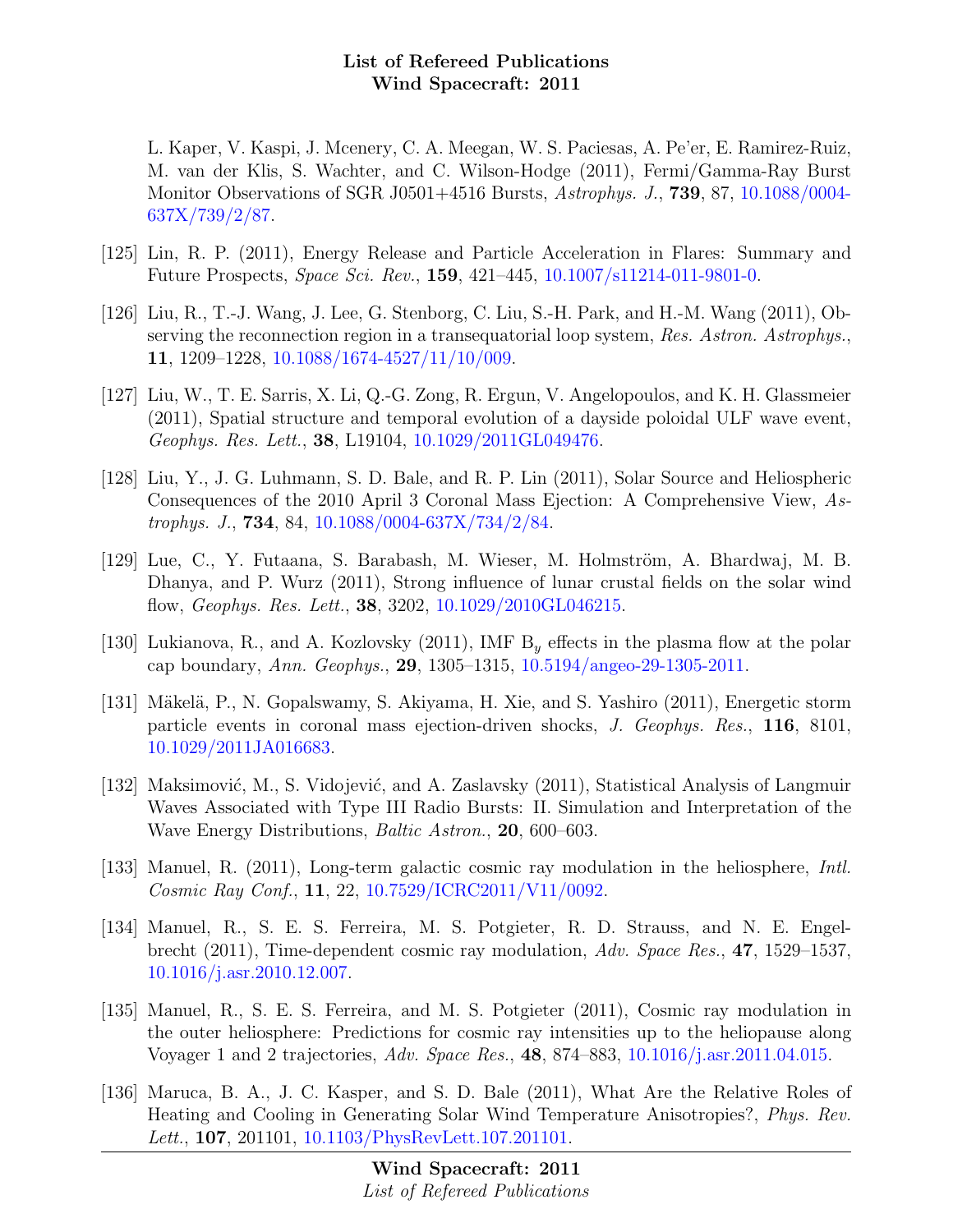- [137] Matsumura, C., Y. Miyoshi, K. Seki, S. Saito, V. Angelopoulos, and J. Koller (2011), Outer radiation belt boundary location relative to the magnetopause: Implications for magnetopause shadowing, J. Geophys. Res., 116, A06212, [10.1029/2011JA016575.](http://dx.doi.org/10.1029/2011JA016575)
- [138] Matteini, L., P. Hellinger, S. Landi, P. M. Trávníček, and M. Velli (2011), Ion Kinetics in the Solar Wind: Coupling Global Expansion to Local Microphysics, Space Sci. Rev., p. 128, [10.1007/s11214-011-9774-z.](http://dx.doi.org/10.1007/s11214-011-9774-z)
- [139] Maynard, N. C., C. J. Farrugia, W. J. Burke, D. M. Ober, J. D. Scudder, F. S. Mozer, C. T. Russell, H. Rème, C. Mouikis, and K. D. Siebert (2011), Interactions of the heliospheric current and plasma sheets with the bow shock: Cluster and Polar observations in the magnetosheath, J. Geophys. Res., 116, 1212, [10.1029/2010JA015872.](http://dx.doi.org/10.1029/2010JA015872)
- [140] McComas, D. J., M. A. Dayeh, H. O. Funsten, S. A. Fuselier, J. Goldstein, J.-M. Jahn, P. Janzen, D. G. Mitchell, S. M. Petrinec, D. B. Reisenfeld, and N. A. Schwadron (2011), First IBEX observations of the terrestrial plasma sheet and a possible disconnection event, J. Geophys. Res., 116, A02211, [10.1029/2010JA016138.](http://dx.doi.org/10.1029/2010JA016138)
- [141] McGregor, S. L., W. J. Hughes, C. N. Arge, M. J. Owens, and D. Odstrcil (2011), The distribution of solar wind speeds during solar minimum: Calibration for numerical solar wind modeling constraints on the source of the slow solar wind, J. Geophys. Res., 116, A03101, [10.1029/2010JA015881.](http://dx.doi.org/10.1029/2010JA015881)
- [142] McIntosh, S. W., K. K. Kiefer, R. J. Leamon, J. C. Kasper, and M. L. Stevens (2011), Solar Cycle Variations in the Elemental Abundance of Helium and Fractionation of Iron in the Fast Solar Wind: Indicators of an Evolving Energetic Release of Mass from the Lower Solar Atmosphere, Astrophys. J. Lett., 740, L23, [10.1088/2041-8205/740/1/L23.](http://dx.doi.org/10.1088/2041-8205/740/1/L23)
- [143] Meziane, K., A. M. Hamza, M. Wilber, M. A. Lee, C. Mazelle, E. A. Lucek, and T. Hada (2011), Specular refection at a non-stationary shock: A simple model, Planet. Space Sci., 59, 495–501, [10.1016/j.pss.2010.10.016.](http://dx.doi.org/10.1016/j.pss.2010.10.016)
- [144] Mishin, V. M., M. Förster, M. A. Kurikalova, and V. V. Mishin  $(2011)$ , The generator system of field-aligned currents during the April 06, 2000, superstorm, Adv. Space Res., 48, 1172–1183, [10.1016/j.asr.2011.05.029.](http://dx.doi.org/10.1016/j.asr.2011.05.029)
- [145] Miyoshi, Y., and R. Kataoka (2011), Solar cycle variations of outer radiation belt and its relationship to solar wind structure dependences, J. Atmos. Solar-Terr. Phys., 73, 77–87, [10.1016/j.jastp.2010.09.031.](http://dx.doi.org/10.1016/j.jastp.2010.09.031)
- [146] Mohamed, A. (2011), Some aspects of solar activity and their impact on space environment near Earth, Ph.D. thesis, University of Sydney, Australia, advisor: Iver Cairns.
- [147] Morabito, D. D., O. P. Verkhoglyadova, D. Han, and J. E. Riedel (2011), The effects of earthward directed interplanetary coronal mass ejections on near-Earth S band signal links, Radio Sci., 46, RS6001, [10.1029/2011RS004718.](http://dx.doi.org/10.1029/2011RS004718)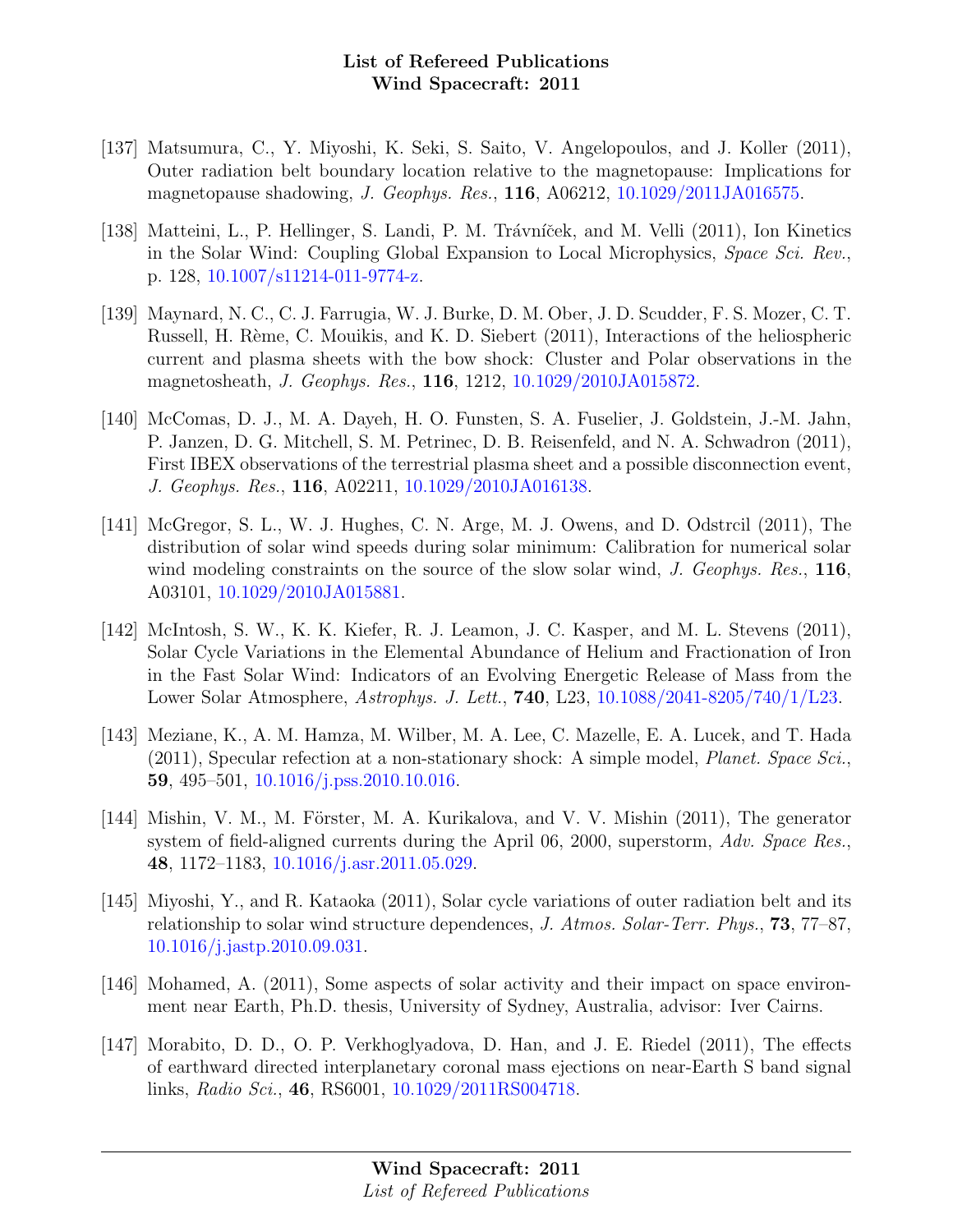- [148] Möstl, C., T. Rollett, N. Lugaz, C. J. Farrugia, J. A. Davies, M. Temmer, A. M. Veronig, R. A. Harrison, S. Crothers, J. G. Luhmann, A. B. Galvin, T. L. Zhang, W. Baumjohann, and H. K. Biernat (2011), Arrival Time Calculation for Interplanetary Coronal Mass Ejections with Circular Fronts and Application to STEREO Observations of the 2009 February 13 Eruption, Astrophys. J., 741, 34, [10.1088/0004-637X/741/1/34.](http://dx.doi.org/10.1088/0004-637X/741/1/34)
- [149] Motoba, T., K. Hosokawa, Y. Ogawa, N. Sato, A. Kadokura, S. C. Buchert, and H. Rème (2011), In situ evidence for interplanetary magnetic field induced tail twisting associated with relative displacement of conjugate auroral features, *J. Geophys. Res.*, **116**, 4209, [10.1029/2010JA016206.](http://dx.doi.org/10.1029/2010JA016206)
- [150] Mozer, F. S., and P. L. Pritchett (2011), Electron Physics of Asymmetric Magnetic Field Reconnection, Space Sci. Rev., 158, 119–143, [10.1007/s11214-010-9681-8.](http://dx.doi.org/10.1007/s11214-010-9681-8)
- [151] Mursula, K., and I. Virtanen (2011), The last dance of the bashful ballerina?, Astron.  $\mathcal C$ Astrophys., 525, L12, [10.1051/0004-6361/200913975.](http://dx.doi.org/10.1051/0004-6361/200913975)
- [152] Mustajab, F., and Badruddin (2011), Geoeffectiveness of the interplanetary manifestations of coronal mass ejections and solar-wind stream-stream interactions, Astrophys.  $Space\, Sci., 331, 91-104, 10.1007/s10509-010-0428-5.$  $Space\, Sci., 331, 91-104, 10.1007/s10509-010-0428-5.$
- [153] Nakai, H., and G. Ueno (2011), Plasma structures of Kelvin-Helmholtz billows at the duskside flank of the magnetotail, J. Geophys. Res., 116, A08212, [10.1029/2010JA016286.](http://dx.doi.org/10.1029/2010JA016286)
- [154] Nakwacki, M. S., S. Dasso, P. D´emoulin, C. H. Mandrini, and A. M. Gulisano (2011), Dynamical evolution of a magnetic cloud from the Sun to 5.4 AU, Astron.  $\mathcal{B}$  Astrophys. 535, A52, [10.1051/0004-6361/201015853.](http://dx.doi.org/10.1051/0004-6361/201015853)
- [155] Nindos, A., C. E. Alissandrakis, A. Hillaris, and P. Preka-Papadema (2011), On the relationship of shock waves to flares and coronal mass ejections, Astron.  $\mathcal{C}$  Astrophys. 531, A31, [10.1051/0004-6361/201116799.](http://dx.doi.org/10.1051/0004-6361/201116799)
- [156] Nishino, M. N., X.-D. Wang, M. Fujimoto, H. Tsunakawa, Y. Saito, S. Yokota, W. Bian, C.-L. Li, M. Matsushima, H. Shibuya, H. Shimizu, F. Takahashi, and T. Terasawa (2011), Anomalous deformation of the Earth's bow shock in the lunar wake: Joint measurement by Chang'E-1 and SELENE, Planet. Space Sci., 59, 378–386, [10.1016/j.pss.2011.01.002.](http://dx.doi.org/10.1016/j.pss.2011.01.002)
- [157] Nishino, M. N., H. Hasegawa, M. Fujimoto, Y. Saito, T. Mukai, I. Dandouras, H. Rème, A. Retinò, R. Nakamura, E. Lucek, and S. J. Schwartz (2011), A case study of Kelvin-Helmholtz vortices on both flanks of the Earth's magnetotail, Planet. Space Sci., 59, 502–509, [10.1016/j.pss.2010.03.011.](http://dx.doi.org/10.1016/j.pss.2010.03.011)
- [158] Nishino, M. N., Y. Saito, Y. Kasahara, Y. Omura, K. Hashimoto, T. Ono, H. Tsunakawa, F. Takahashi, and M. Fujimoto (2011), Wave excitation in the lunar wake associated with solar-wind proton entry, in *General Assembly and Scientific Symposium*, 2011 XXXth URSI, p. 1, [10.1109/URSIGASS.2011.6051091.](http://dx.doi.org/10.1109/URSIGASS.2011.6051091)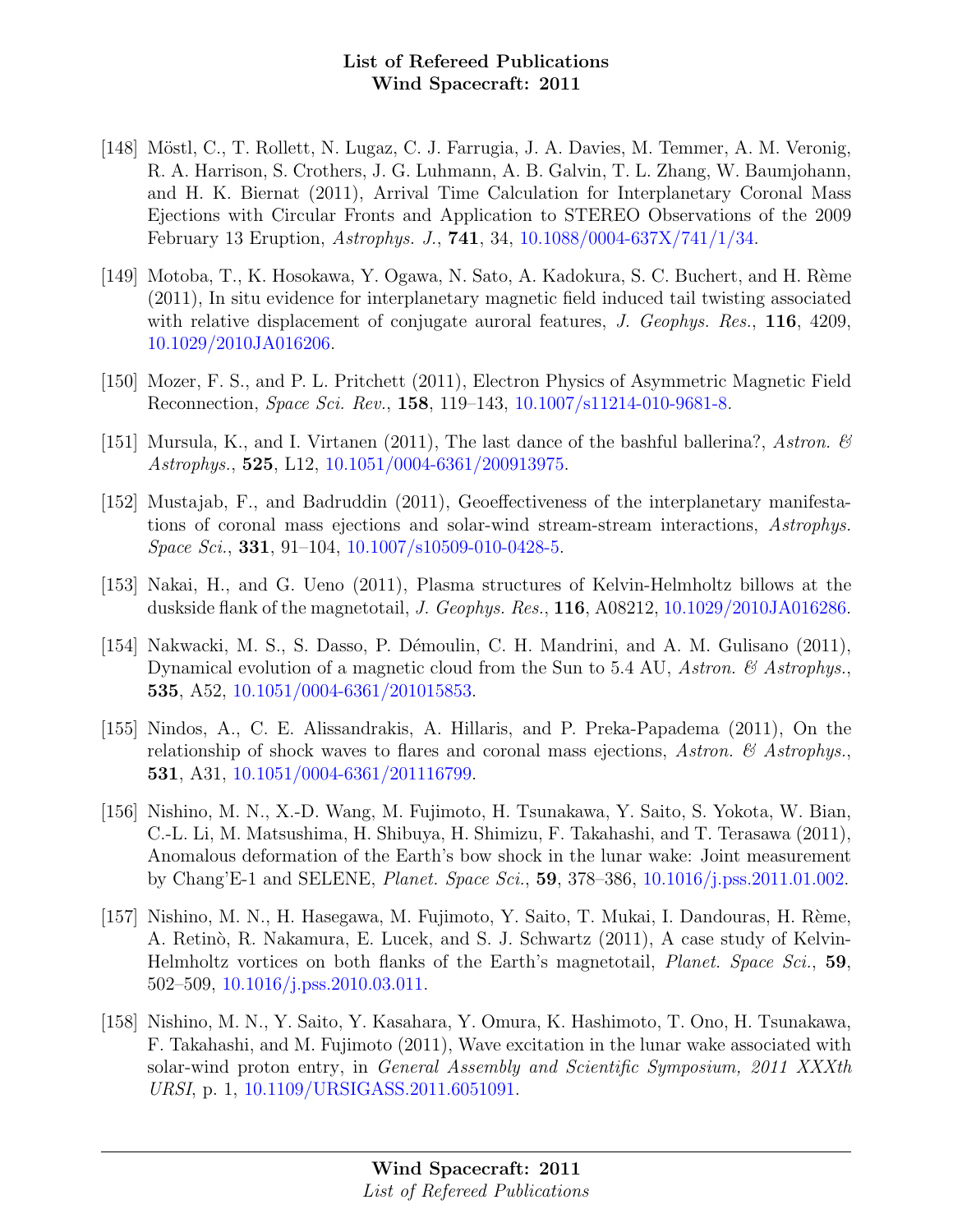- [159] Nishiyama, T., T. Sakanoi, Y. Miyoshi, Y. Katoh, K. Asamura, S. Okano, and M. Hirahara (2011), The source region and its characteristic of pulsating aurora based on the Reimei observations, J. Geophys. Res., 116, A03226, [10.1029/2010JA015507.](http://dx.doi.org/10.1029/2010JA015507)
- [160] Němeček, Z., J. Šafránková, A. Koval, J. Merka, and L. Přech (2011), MHD analysis of propagation of an interplanetary shock across magnetospheric boundaries, J. Atmos. Solar-Terr. Phys., 73, 20–29, [10.1016/j.jastp.2010.05.017.](http://dx.doi.org/10.1016/j.jastp.2010.05.017)
- [161] Obridko, V. N., B. D. Shelting, and I. M. Livshits (2011), Open magnetic fields on the Sun and solar wind parameters at the Earth's orbit, Astron. Rep., 55, 284–291, [10.1134/S1063772911030048.](http://dx.doi.org/10.1134/S1063772911030048)
- [162] Oner, K., E. Ceren, and Z. Kaymaz (2011), Spatial variation of Joule heating and its relationship with the motion of polar cap boundary, in Recent Advances in Space Technologies (RAST), 2011 5th International Conference on, vol. 11, pp. 581–583, [10.1109/RAST.2011.5966904.](http://dx.doi.org/10.1109/RAST.2011.5966904)
- [163] Osman, K. T., W. H. Matthaeus, A. Greco, and S. Servidio (2011), Evidence for Inhomogeneous Heating in the Solar Wind, Astrophys. J. Lett., **727**, L11, [10.1088/2041-](http://dx.doi.org/10.1088/2041-8205/727/1/L11)  $8205/727/1/L11$ .
- [164] Østgaard, N., K. M. Laundal, L. Juusola, A. Åsnes, S. E. Håland, and J. M. Weygand (2011), Interhemispherical asymmetry of substorm onset locations and the interplanetary magnetic field, Geophys. Res. Lett., 38, L08104, [10.1029/2011GL046767.](http://dx.doi.org/10.1029/2011GL046767)
- [165] Owens, M. J., M. Lockwood, L. Barnard, and C. J. Davis (2011), Solar cycle 24: Implications for energetic particles and long-term space climate change, Geophys. Res. Lett., 38, L19106, [10.1029/2011GL049328.](http://dx.doi.org/10.1029/2011GL049328)
- [166] Panchenko, M. (2011), Auroral Radio Emission from the Solar System Planets, in American Institute of Physics Conference Series, American Institute of Physics Conference Series, vol. 1356, edited by I. Zhelyazkov & T. Mishonov, pp. 204–215, [10.1063/1.3598106.](http://dx.doi.org/10.1063/1.3598106)
- [167] Panchenko, M., and H. O. Rucker (2011), Periodic bursts of Jovian non-Io DAM triggered by solar wind pulses, in EPSC-DPS Joint Meeting 2011, p. 892.
- [168] Parashar, K. K. (2011), Interplanetary Transient Solar Wind Plasma Structures and Associated Cosmic Ray Intensity, Intl. Cosmic Ray Conf., 11, 408, [10.7529/ICRC2011/V11/1012.](http://dx.doi.org/10.7529/ICRC2011/V11/1012)
- [169] Peng, Z., C. Wang, Y. Q. Hu, J. R. Kan, and Y. F. Yang (2011), Simulations of observed auroral brightening caused by solar wind dynamic pressure enhancements under different interplanetary magnetic field conditions, J. Geophys. Res., 116, A06217, [10.1029/2010JA016318.](http://dx.doi.org/10.1029/2010JA016318)
- [170] Petrinec, S. M., M. A. Dayeh, H. O. Funsten, S. A. Fuselier, D. Heirtzler, P. Janzen, H. Kucharek, D. J. McComas, E. Möbius, T. E. Moore, D. B. Reisenfeld, N. A. Schwadron, K. J. Trattner, and P. Wurz (2011), Neutral atom imaging of the magnetospheric cusps, J. Geophys. Res., 116, 7203, [10.1029/2010JA016357.](http://dx.doi.org/10.1029/2010JA016357)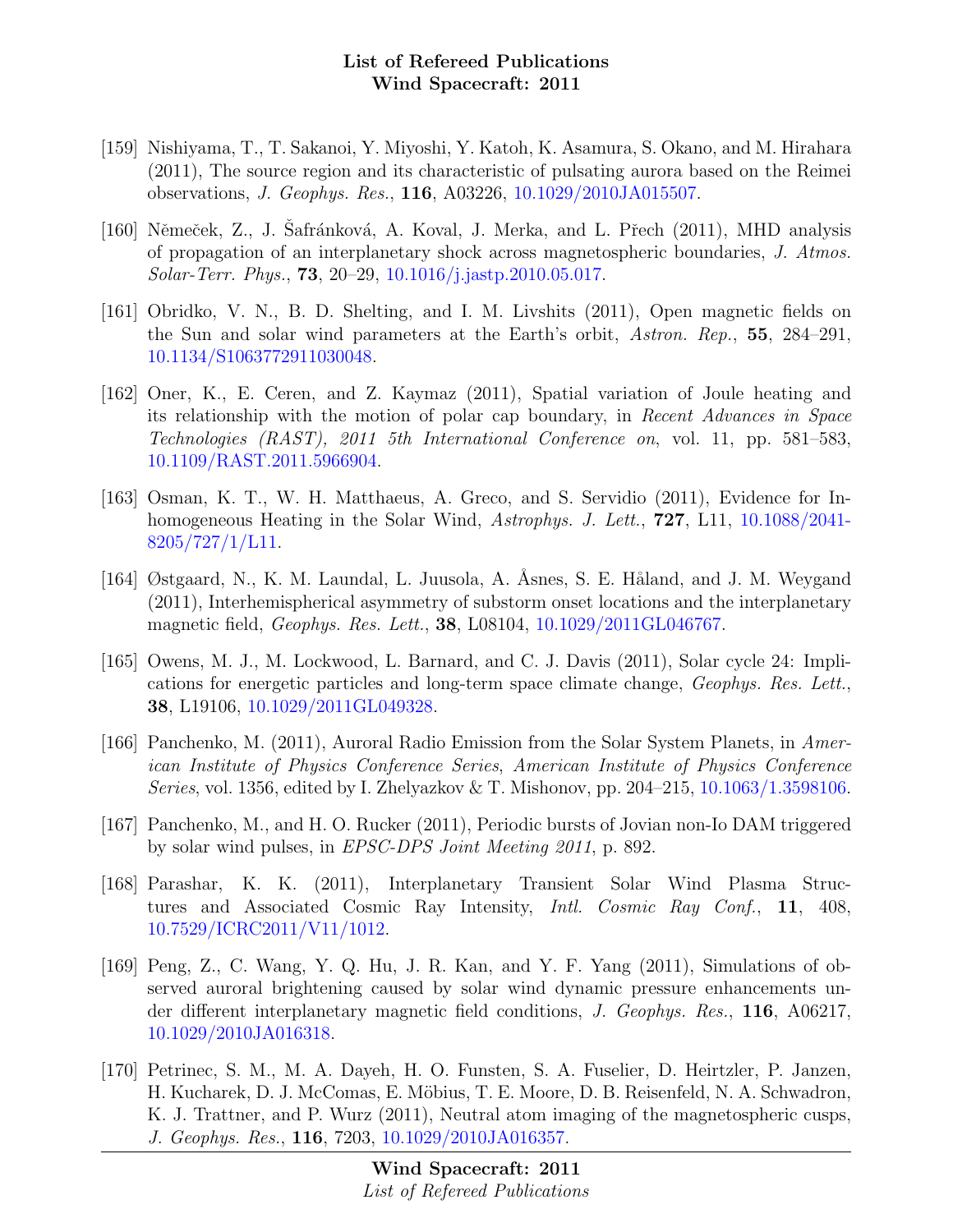- [171] Pierrard, V. (2011), Solar Wind Electron Transport: Interplanetary Electric Field and Heat Conduction, Space Sci. Rev., p. 100, [10.1007/s11214-011-9743-6.](http://dx.doi.org/10.1007/s11214-011-9743-6)
- [172] Pierrard, V., M. Lazar, and R. Schlickeiser (2011), Evolution of the Electron Distribution Function in the Whistler Wave Turbulence of the Solar Wind, Solar Phys., 269, 421–438, [10.1007/s11207-010-9700-7.](http://dx.doi.org/10.1007/s11207-010-9700-7)
- [173] Pitkänen, T., A. T. Aikio, O. Amm, K. Kauristie, H. Nilsson, and K. U. Kaila (2011), EISCAT-Cluster observations of quiet-time near-Earth magnetotail fast flows and their signatures in the ionosphere, Ann. Geophys., 29, 299–319,  $10.5194/{\rm angeo-29-299-2011}$ .
- [174] Podesta, J. J. (2011), On the energy cascade rate of solar wind turbulence in high cross helicity flows, *J. Geophys. Res.*, **116**, 5101, [10.1029/2010JA016306.](http://dx.doi.org/10.1029/2010JA016306)
- [175] Pulkkinen, T. I., E. I. Tanskanen, A. Viljanen, N. Partamies, and K. Kauristie (2011), Auroral electrojets during deep solar minimum at the end of solar cycle 23, J. Geophys. Res., 116, A04207, [10.1029/2010JA016098.](http://dx.doi.org/10.1029/2010JA016098)
- [176] Pulupa, M. P., S. D. Bale, and C. Salem (2011), An asymmetry of the electron foreshock due to the strahl, *Geophys. Res. Lett.*, **38**, 14, 105, [10.1029/2011GL048029.](http://dx.doi.org/10.1029/2011GL048029)
- [177] Qin, G., H.-Q. He, and M. Zhang (2011), An Effect of Perpendicular Diffusion on the Anisotropy of Solar Energetic Particles from Unconnected Sources, Astrophys. J., 738, 28, [10.1088/0004-637X/738/1/28.](http://dx.doi.org/10.1088/0004-637X/738/1/28)
- [178] Rao, A. R., J. P. Malkar, M. K. Hingar, V. K. Agrawal, S. K. Chakrabarti, A. Nandi, D. Debnath, T. B. Kotoch, R. Sarkar, T. R. Chidambaram, P. Vinod, S. Sreekumar, Y. D. Kotov, A. S. Buslov, V. N. Yurov, V. G. Tyshkevich, A. I. Arkhangelskij, R. A. Zyatkov, and S. Naik (2011), Detection of GRB 090618 with the RT-2 Experiment on Board the Coronas-Photon Satellite, Astrophys. J., 728, 42, [10.1088/0004-637X/728/1/42.](http://dx.doi.org/10.1088/0004-637X/728/1/42)
- [179] Reeves, G. D., S. K. Morley, R. H. W. Friedel, M. G. Henderson, T. E. Cayton, G. Cunningham, J. B. Blake, R. A. Christensen, and D. Thomsen (2011), On the relationship between relativistic electron flux and solar wind velocity: Paulikas and Blake revisited, J. Geophys. Res., 116, A02213, [10.1029/2010JA015735.](http://dx.doi.org/10.1029/2010JA015735)
- [180] Reshetnyk, V., and O. Agapitov (2011), The geometric parameters of solar wind discontinuities based on STEREO, ACE and WIND measurements, Int. J. Remote Sens., 32, 3239–3247, [10.1080/01431161.2010.541514.](http://dx.doi.org/10.1080/01431161.2010.541514)
- [181] Richardson, I. G., and H. V. Cane (2011), Galactic Cosmic Ray Intensity Response to Interplanetary Coronal Mass Ejections/Magnetic Clouds in 1995 - 2009, Solar Phys., 270, 609–627, [10.1007/s11207-011-9774-x.](http://dx.doi.org/10.1007/s11207-011-9774-x)
- [182] Richardson, I. G., and H. V. Cane (2011), Geoeffectiveness (Dst and Kp) of interplanetary coronal mass ejections during 1995-2009 and implications for storm forecasting, Space Weather, 9, S07005, [10.1029/2011SW000670.](http://dx.doi.org/10.1029/2011SW000670)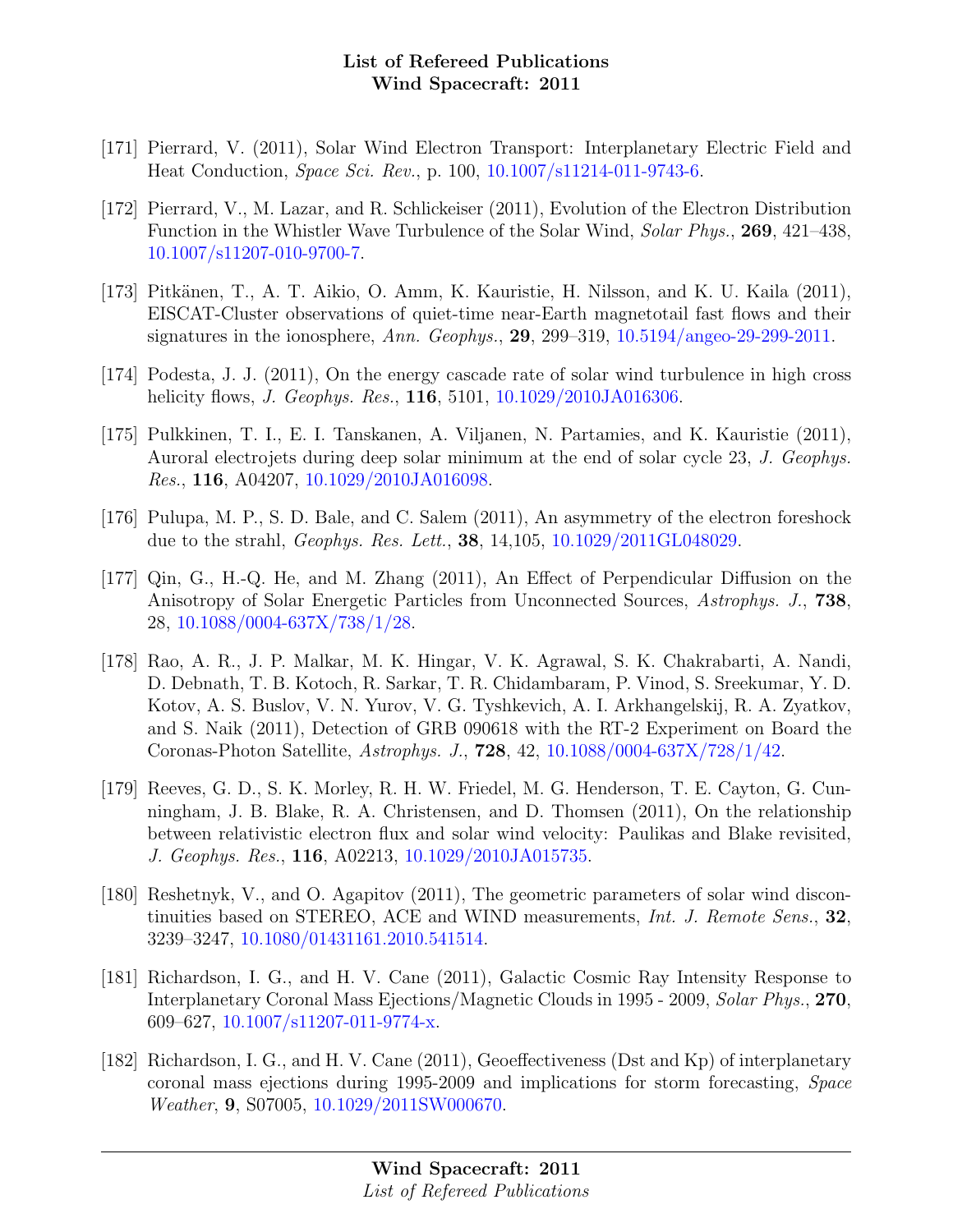- [183] Richardson, J. D., and C. Wang (2011), Plasma in the Heliosheath: 3.5 Years of Observations, Astrophys. J. Lett., 734, L21, [10.1088/2041-8205/734/1/L21.](http://dx.doi.org/10.1088/2041-8205/734/1/L21)
- [184] Riley, P., R. Lionello, J. A. Linker, Z. Mikic, J. Luhmann, and J. Wijaya (2011), Global MHD Modeling of the Solar Corona and Inner Heliosphere for the Whole Heliosphere Interval, Solar Phys., 274, 361–377, [10.1007/s11207-010-9698-x.](http://dx.doi.org/10.1007/s11207-010-9698-x)
- [185] Rodriguez, L., M. Mierla, A. N. Zhukov, M. West, and E. Kilpua (2011), Linking Remote-Sensing and In Situ Observations of Coronal Mass Ejections Using STEREO, Solar Phys., 270, 561–573, [10.1007/s11207-011-9784-8.](http://dx.doi.org/10.1007/s11207-011-9784-8)
- [186] Rouillard, A. P. (2011), Relating white light and in situ observations of coronal mass ejections: A review, J. Atmos. Solar-Terr. Phys., 73, 1201–1213, [10.1016/j.jastp.2010.08.015.](http://dx.doi.org/10.1016/j.jastp.2010.08.015)
- [187] Rouillard, A. P., N. R. Sheeley, Jr., T. J. Cooper, J. A. Davies, B. Lavraud, E. K. J. Kilpua, R. M. Skoug, J. T. Steinberg, A. Szabo, A. Opitz, and J.-A. Sauvaud (2011), The Solar Origin of Small Interplanetary Transients, Astrophys. J., 734, 7, [10.1088/0004-](http://dx.doi.org/10.1088/0004-637X/734/1/7)  $637X/734/1/7.$
- [188] Rouillard, A. P., D. Odstrčil, N. R. Sheeley, A. Tylka, A. Vourlidas, G. Mason, C.-C. Wu, N. P. Savani, B. E. Wood, C. K. Ng, G. Stenborg, A. Szabo, and O. C. St. Cyr (2011), Interpreting the Properties of Solar Energetic Particle Events by Using Combined Imaging and Modeling of Interplanetary Shocks, Astrophys. J., 735, 7, [10.1088/0004-](http://dx.doi.org/10.1088/0004-637X/735/1/7)  $637X/735/1/7.$
- [189] Sabbah, I., and K. Kudela (2011), Third harmonic of the 27 day periodicity of galactic cosmic rays: Coupling with interplanetary parameters, J. Geophys. Res., 116, A04103, [10.1029/2010JA015922.](http://dx.doi.org/10.1029/2010JA015922)
- [190] Sakamoto, T., V. Pal'Shin, K. Yamaoka, M. Ohno, G. Sato, R. Aptekar, S. D. Barthelmy, W. H. Baumgartner, J. R. Cummings, E. E. Fenimore, D. Frederiks, N. Gehrels, S. Golenetskii, H. A. Krimm, C. B. Markwardt, K. Onda, D. M. Palmer, A. M. Parsons, M. Stamatikos, S. Sugita, M. Tashiro, J. Tueller, and T. N. Ukwatta (2011), Spectral Cross-Calibration of the Konus-Wind, the Suzaku/WAM, and the Swift/BAT Data Using Gamma-Ray Bursts, Publ. Astron. Soc. Japan, 63, 215–.
- [191] Sauvaud, J.-A., A. Opitz, L. Palin, B. Lavraud, C. Jacquey, L. Kistler, H. U. Frey, J. Luhmann, D. Larson, and C. T. Russell (2011), Far tail (255  $R_E$ ) fast response to very weak magnetic activity, J. Geophys. Res., 116, A03215, [10.1029/2010JA016077.](http://dx.doi.org/10.1029/2010JA016077)
- [192] Schaufelberger, A., P. Wurz, S. Barabash, M. Wieser, Y. Futaana, M. Holmström, A. Bhardwaj, M. B. Dhanya, R. Sridharan, and K. Asamura (2011), Scattering function for energetic neutral hydrogen atoms off the lunar surface, Geophys. Res. Lett., 38, 22,202, [10.1029/2011GL049362.](http://dx.doi.org/10.1029/2011GL049362)
- [193] Schlickeiser, R., M. J. Michno, D. Ibscher, M. Lazar, and T. Skoda (2011), Modified Temperature-Anisotropy Instability Thresholds in the Solar Wind, Phys. Rev. Lett., 107, 201,102, [10.1103/PhysRevLett.107.201102.](http://dx.doi.org/10.1103/PhysRevLett.107.201102)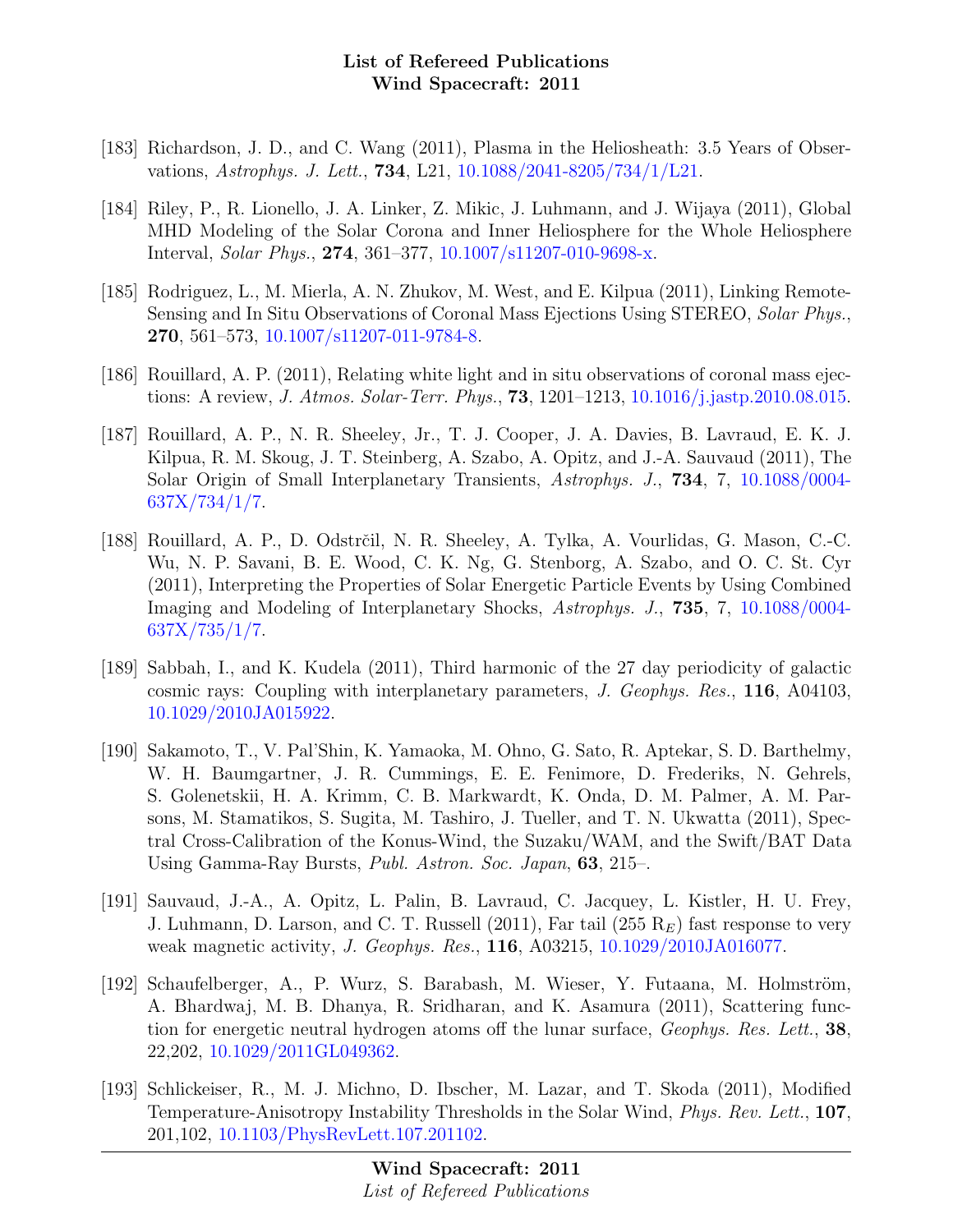- [194] Schulte in den Bäumen, H., I. H. Cairns, and P. A. Robinson (2011), Modeling 1 AU solar wind observations to estimate azimuthal magnetic fields at the solar source surface, Geophys. Res. Lett., 38, 24,101, [10.1029/2011GL049578.](http://dx.doi.org/10.1029/2011GL049578)
- [195] Schwadron, N. A., H. E. Spence, and R. Came (2011), Does the space environment affect the ecosphere?, EOS Trans., 92, 297–298, [10.1029/2011EO360001.](http://dx.doi.org/10.1029/2011EO360001)
- [196] Schwadron, N. A., C. W. Smith, H. E. Spence, J. C. Kasper, K. Korreck, M. L. Stevens, B. A. Maruca, K. K. Kiefer, S. T. Lepri, and D. McComas (2011), Coronal Electron Temperature from the Solar Wind Scaling Law throughout the Space Age, Astrophys. J., 739, 9, [10.1088/0004-637X/739/1/9.](http://dx.doi.org/10.1088/0004-637X/739/1/9)
- [197] Shao, X., S. F. Fung, L. C. Tan, and A. S. Sharma (2011), Acceleration of Magnetospheric Relativistic Electrons by Ultra-Low Frequency Waves: A Comparison between Two Cases Observed by Cluster and LANL Satellites, in American Institute of Physics Conference Series, American Institute of Physics Conference Series, vol. 1320, edited by D. Vassiliadis, S. F. Fung, X. Shao, I. A. Daglis, & J. D. Huba , pp. 35–42, [10.1063/1.3544334.](http://dx.doi.org/10.1063/1.3544334)
- [198] Shrivastava, A. (2011), Interplanetary Transient flows and Associated Forbush Decrease, Intl. Cosmic Ray Conf., 10, 302, [10.7529/ICRC2011/V10/0934.](http://dx.doi.org/10.7529/ICRC2011/V10/0934)
- [199] Smith, E. J. (2011), Solar cycle evolution of the heliospheric magnetic field: The Ulysses legacy, J. Atmos. Solar-Terr. Phys., 73, 277–289, [10.1016/j.jastp.2010.03.019.](http://dx.doi.org/10.1016/j.jastp.2010.03.019)
- [200] Spangler, S. R., A. H. Savage, and S. Redfield (2011), Properties of Turbulence in the Very Local Interstellar Clouds, Astrophys. J., 742, 30, [10.1088/0004-637X/742/1/30.](http://dx.doi.org/10.1088/0004-637X/742/1/30)
- [201] Steed, K., C. J. Owen, P. Démoulin, and S. Dasso  $(2011)$ , Investigating the observational signatures of magnetic cloud substructure, J. Geophys. Res., 116, 1106, [10.1029/2010JA015940.](http://dx.doi.org/10.1029/2010JA015940)
- [202] Sun, X., Y. Liu, J. T. Hoeksema, K. Hayashi, and X. Zhao (2011), A New Method for Polar Field Interpolation, Solar Phys., 270, 9–22, [10.1007/s11207-011-9751-4.](http://dx.doi.org/10.1007/s11207-011-9751-4)
- [203] Svalgaard, L. (2011), Geomagnetic semiannual variation is not overestimated and is not an artifact of systematic solar hemispheric asymmetry, Geophys. Res. Lett., 38, L16107, [10.1029/2011GL048616.](http://dx.doi.org/10.1029/2011GL048616)
- [204] Tan, L. C., D. V. Reames, C. K. Ng, X. Shao, and L. Wang (2011), What Causes Scatterfree Transport of Non-relativistic Solar Electrons?, Astrophys. J., 728, 133, [10.1088/0004-](http://dx.doi.org/10.1088/0004-637X/728/2/133) [637X/728/2/133.](http://dx.doi.org/10.1088/0004-637X/728/2/133)
- [205] Tan, L. C., X. Shao, A. S. Sharma, and S. F. Fung (2011), Relativistic electron acceleration by compressional-mode ULF waves: Evidence from correlated Cluster, Los Alamos National Laboratory spacecraft, and ground-based magnetometer measurements, J. Geophys. Res., 116, 7226, [10.1029/2010JA016226.](http://dx.doi.org/10.1029/2010JA016226)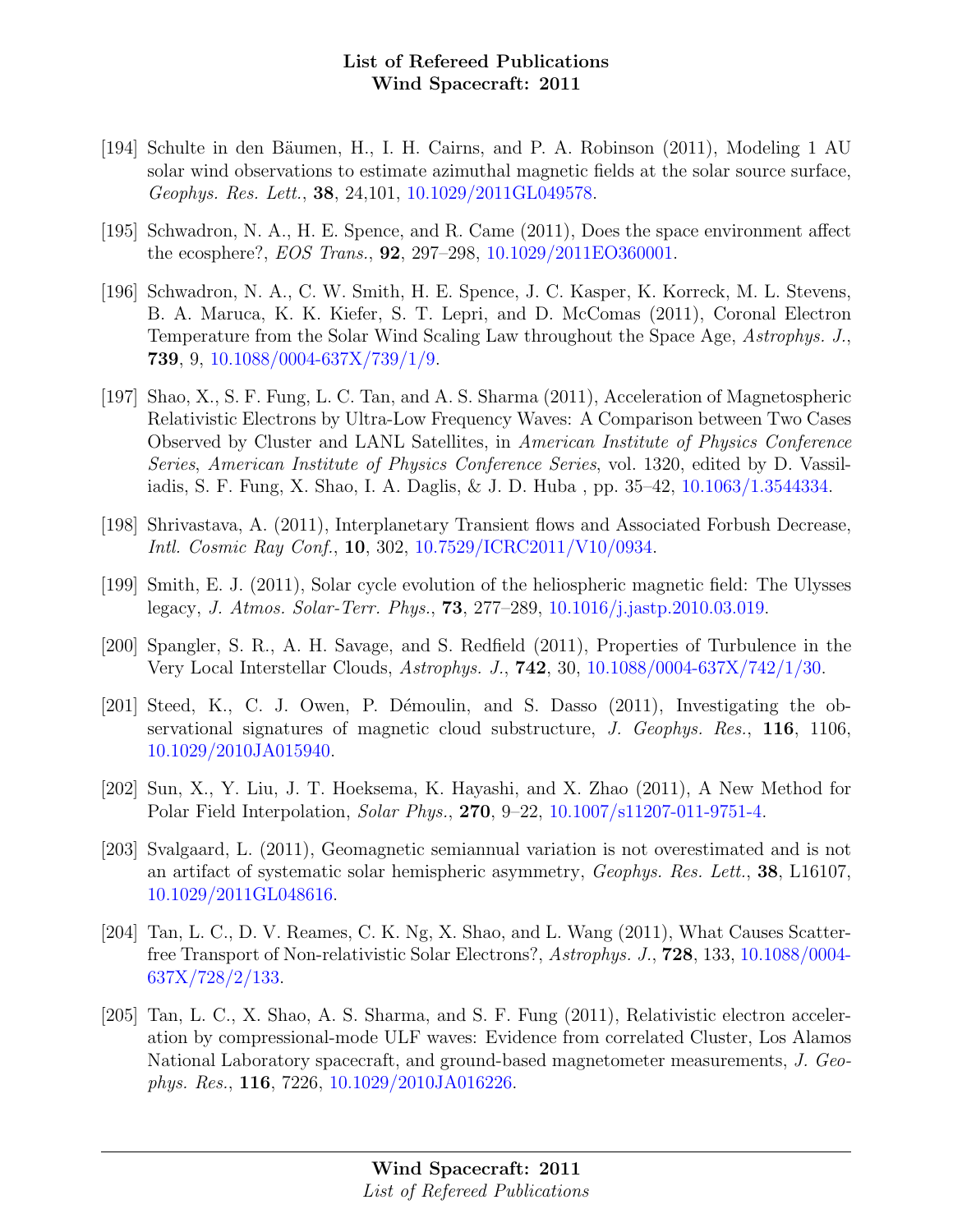- [206] Temmer, M., A. M. Veronig, N. Gopalswamy, and S. Yashiro (2011), Relation Between the 3D-Geometry of the Coronal Wave and Associated CME During the 26 April 2008 Event, Solar Phys., 273, 421–432, [10.1007/s11207-011-9746-1.](http://dx.doi.org/10.1007/s11207-011-9746-1)
- [207] Temmer, M., T. Rollett, C. Möstl, A. M. Veronig, B. Vršnak, and D. Odstrčil (2011), Influence of the Ambient Solar Wind Flow on the Propagation Behavior of Interplanetary Coronal Mass Ejections, Astrophys. J., 743, 101, [10.1088/0004-637X/743/2/101.](http://dx.doi.org/10.1088/0004-637X/743/2/101)
- [208] Thatcher, L. J., and H.-R. Müller (2011), Statistical investigation of hourly OMNI solar wind data, *J. Geophys. Res.*, **116**, A12107, [10.1029/2011JA017027.](http://dx.doi.org/10.1029/2011JA017027)
- [209] Thejappa, G., R. J. MacDowall, and N. Gopalswamy (2011), Effects of Refraction on Angles and Times of Arrival of Solar Radio Bursts, Astrophys. J., 734, 16, [10.1088/0004-](http://dx.doi.org/10.1088/0004-637X/734/1/16) [637X/734/1/16.](http://dx.doi.org/10.1088/0004-637X/734/1/16)
- [210] Tkachenko, O., J. Safránková, Z. Němeček, and D. G. Sibeck (2011), Dayside magnetopause transients correlated with changes of the magnetosheath magnetic field orientation, Ann. Geophys., 29, 687–699, [10.5194/angeo-29-687-2011.](http://dx.doi.org/10.5194/angeo-29-687-2011)
- [211] Trotta, E. M., and G. Zimbardo (2011), Quasi-ballistic and superdiffusive transport for impulsive solar particle events, Astron. & Astrophys., 530, A130, [10.1051/0004-](http://dx.doi.org/10.1051/0004-6361/201016278) [6361/201016278.](http://dx.doi.org/10.1051/0004-6361/201016278)
- [212] Tsurutani, B. T., E. Echer, and W. D. Gonzalez (2011), The solar and interplanetary causes of the recent minimum in geomagnetic activity (MGA23): a combination of midlatitude small coronal holes, low IMF  $B<sub>Z</sub>$  variances, low solar wind speeds and low solar magnetic fields, Ann. Geophys., 29, 839–849, [10.5194/angeo-29-839-2011.](http://dx.doi.org/10.5194/angeo-29-839-2011)
- [213] Valentini, F., F. Califano, D. Perrone, F. Pegoraro, and P. Veltri (2011), New Ion-Wave Path in the Energy Cascade, *Phys. Rev. Lett.*, **106**, 165,002, [10.1103/Phys-](http://dx.doi.org/10.1103/PhysRevLett.106.165002)[RevLett.106.165002.](http://dx.doi.org/10.1103/PhysRevLett.106.165002)
- [214] Vallée, J. P. (2011), Magnetic fields in the nearby Universe, as observed in solar and planetary realms, stars, and interstellar starforming nurseries, New Astron. Rev., 55, 23–90, [10.1016/j.newar.2011.01.001.](http://dx.doi.org/10.1016/j.newar.2011.01.001)
- [215] Vasanth, V., S. Umapathy, B. Vršnak, and M. Anna Lakshmi (2011), Characteristics of Type-II Radio Bursts Associated with Flares and CMEs, Solar Phys., 273, 143–162, [10.1007/s11207-011-9854-y.](http://dx.doi.org/10.1007/s11207-011-9854-y)
- [216] Verkhoglyadova, O. P., B. T. Tsurutani, A. J. Mannucci, M. G. Mlynczak, L. A. Hunt, A. Komjathy, and T. Runge (2011), Ionospheric VTEC and thermospheric infrared emission dynamics during corotating interaction region and high-speed stream intervals at solar minimum: 25 March to 26 April 2008, J. Geophys. Res., 116, A09325, [10.1029/2011JA016604.](http://dx.doi.org/10.1029/2011JA016604)
- [217] Vidojević, S., A. Zaslavsky, M. Maksimović, M. Dražić, and O. Atanacković (2011), Statistical Analysis of Langmuir Waves Associated with Type III Radio Bursts: I. Wind Observations, Baltic Astron., 20, 596–599.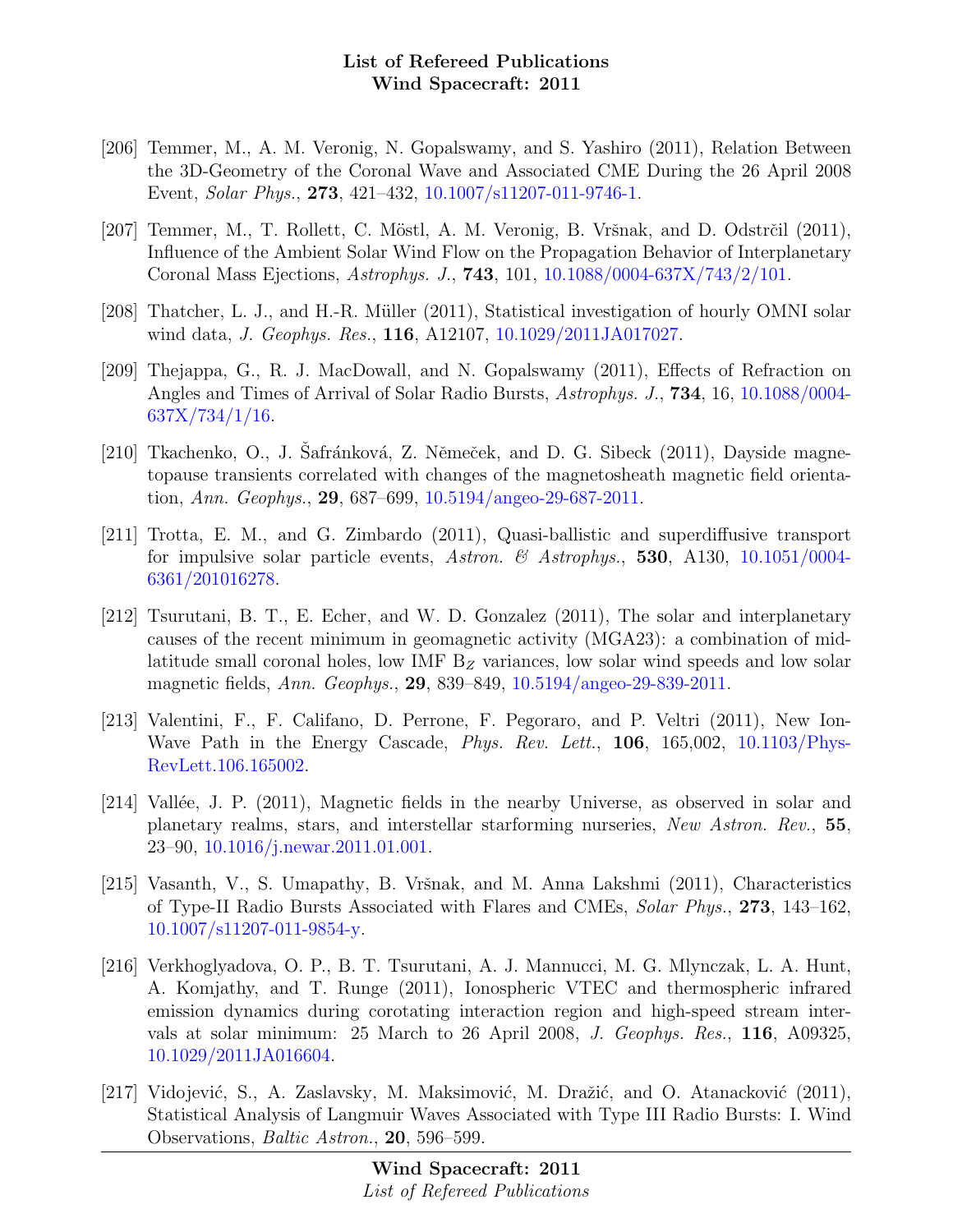- [218] Villante, U., and M. Piersanti (2011), Sudden impulses at geosynchronous orbit and at ground, J. Atmos. Solar-Terr. Phys., 73, 61–76, [10.1016/j.jastp.2010.01.008.](http://dx.doi.org/10.1016/j.jastp.2010.01.008)
- [219] Vocks, C. (2011), Kinetic Models for Whistler Wave Scattering of Electrons in the Solar Corona and Wind, Space Sci. Rev., p. 106, [10.1007/s11214-011-9749-0.](http://dx.doi.org/10.1007/s11214-011-9749-0)
- [220] Volwerk, M., J. Berchem, Y. V. Bogdanova, O. D. Constantinescu, M. W. Dunlop, J. P. Eastwood, P. Escoubet, A. N. Fazakerley, H. Frey, H. Hasegawa, B. Lavraud, E. V. Panov, C. Shen, J. K. Shi, M. G. G. T. Taylor, J. Wang, J. A. Wild, Q. H. Zhang, O. Amm, and J. M. Weygand (2011), Interplanetary magnetic field rotations followed from L1 to the ground: the response of the Earth's magnetosphere as seen by multi-spacecraft and ground-based observations, Ann. Geophys., 29, 1549–1569, [10.5194/angeo-29-1549-2011.](http://dx.doi.org/10.5194/angeo-29-1549-2011)
- [221] Walsh, B. M., and T. A. Fritz (2011), Cluster energetic electron survey of the high-altitude cusp and adjacent regions, J. Geophys. Res., 116, A12212, [10.1029/2011JA016828.](http://dx.doi.org/10.1029/2011JA016828)
- [222] Wang, C., J. J. Zhang, B. B. Tang, and S. Y. Fu (2011), Comparison of equivalent current systems for the substorm event of 8 March 2008 derived from the global PPMLR-MHD model and the KRM algorithm, J. Geophys. Res., 116, A07207, [10.1029/2011JA016497.](http://dx.doi.org/10.1029/2011JA016497)
- [223] Wang, L., R. P. Lin, and S. Krucker (2011), Pitch-angle Distributions and Temporal Variations of 0.3-300 keV Solar Impulsive Electron Events, Astrophys. J., 727, 121, [10.1088/0004-637X/727/2/121.](http://dx.doi.org/10.1088/0004-637X/727/2/121)
- [224] Wang, W., J. Lei, A. G. Burns, L. Qian, S. C. Solomon, M. Wiltberger, and J. Xu (2011), Ionospheric Day-to-Day Variability Around the Whole Heliosphere Interval in 2008, Solar Phys., 274, 457–472, [10.1007/s11207-011-9747-0.](http://dx.doi.org/10.1007/s11207-011-9747-0)
- [225] Wang, Y.-C., J. Müller, W.-H. Ip, and U. Motschmann  $(2011)$ , A 3D hybrid simulation study of the electromagnetic field distributions in the lunar wake, Icarus, 216, 415–425, [10.1016/j.icarus.2011.09.021.](http://dx.doi.org/10.1016/j.icarus.2011.09.021)
- [226] Webber, W. R., and D. S. Intriligator (2011), Voyagers 1 and 2 in a shrunken and squashed heliosphere, *J. Geophys. Res.*, **116**, A06105, [10.1029/2011JA016478.](http://dx.doi.org/10.1029/2011JA016478)
- [227] Wei, H.-L., S. A. Billings, A. Surjalal Sharma, S. Wing, R. J. Boynton, and S. N. Walker (2011), Forecasting relativistic electron flux using dynamic multiple regression models, Ann. Geophys., 29, 415–420, [10.5194/angeo-29-415-2011.](http://dx.doi.org/10.5194/angeo-29-415-2011)
- [228] Weygand, J. M., W. H. Matthaeus, S. Dasso, and M. G. Kivelson (2011), Correlation and Taylor scale variability in the interplanetary magnetic field fluctuations as a function of solar wind speed, J. Geophys. Res., 116, 8102, [10.1029/2011JA016621.](http://dx.doi.org/10.1029/2011JA016621)
- [229] White, S. M., A. O. Benz, S. Christe, F. Fárník, M. R. Kundu, G. Mann, Z. Ning, J.-P. Raulin, A. V. R. Silva-Válio, P. Saint-Hilaire, N. Vilmer, and A. Warmuth (2011), The Relationship Between Solar Radio and Hard X-ray Emission, Space Sci. Rev., 159, 225–261, [10.1007/s11214-010-9708-1.](http://dx.doi.org/10.1007/s11214-010-9708-1)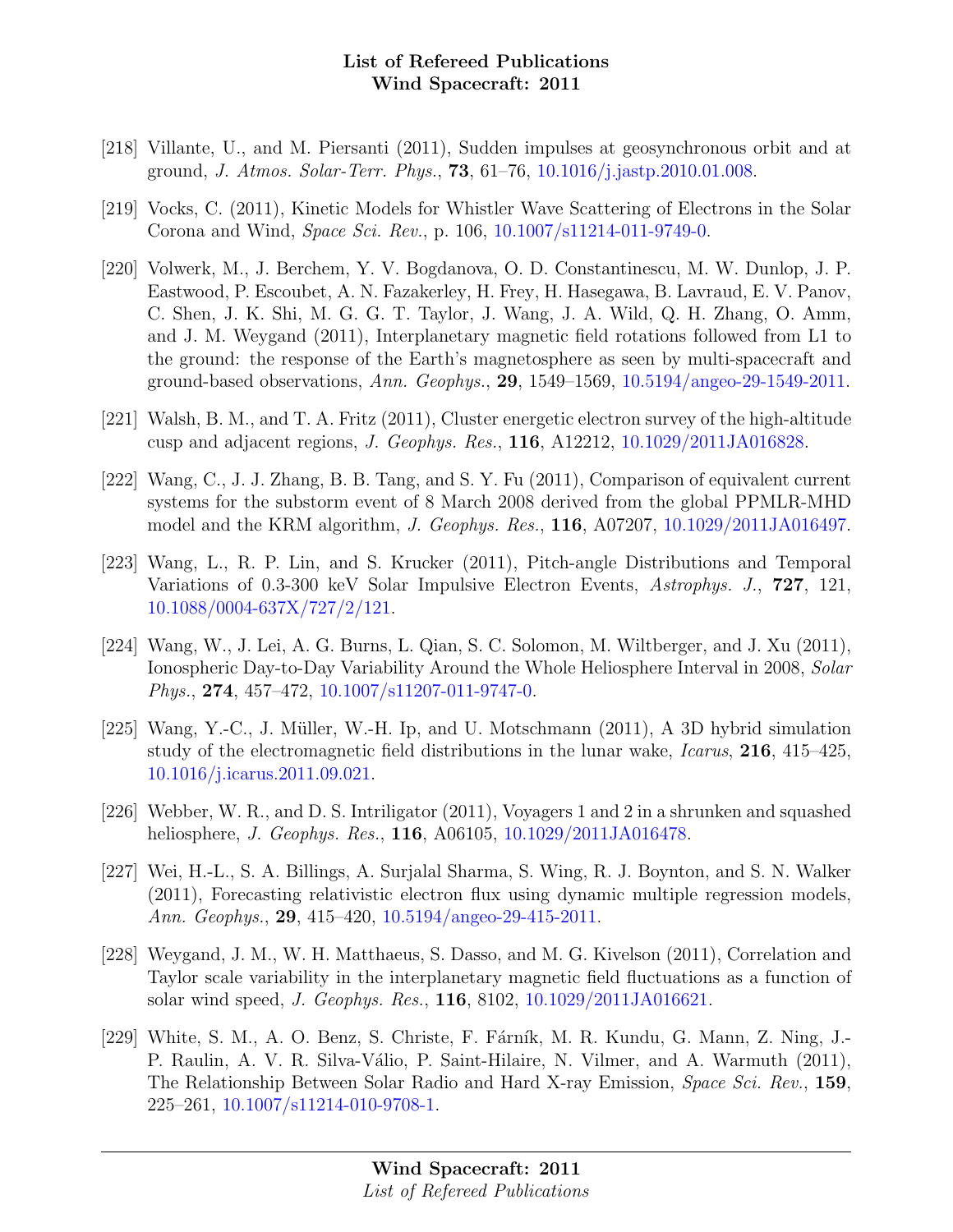- [230] Wicks, R. T., T. S. Horbury, C. H. K. Chen, and A. A. Schekochihin (2011), Anisotropy of Imbalanced Alfvénic Turbulence in Fast Solar Wind, *Phys. Rev. Lett.*, **106**, 045,001, [10.1103/PhysRevLett.106.045001.](http://dx.doi.org/10.1103/PhysRevLett.106.045001)
- [231] Wiehle, S., F. Plaschke, U. Motschmann, K.-H. Glassmeier, H. U. Auster, V. Angelopoulos, J. Mueller, H. Kriegel, E. Georgescu, J. Halekas, D. G. Sibeck, and J. P. Mc-Fadden (2011), First lunar wake passage of ARTEMIS: Discrimination of wake effects and solar wind fluctuations by 3D hybrid simulations, Planet. Space Sci., 59, 661–671, [10.1016/j.pss.2011.01.012.](http://dx.doi.org/10.1016/j.pss.2011.01.012)
- [232] Wilder, F. D., C. R. Clauer, J. B. H. Baker, and P. T. Newell (2011), Interhemispheric observations of dayside convection under northward IMF, J. Geophys. Res., 116, A10230, [10.1029/2011JA016748.](http://dx.doi.org/10.1029/2011JA016748)
- [233] Wilder, F. D., C. R. Clauer, J. B. H. Baker, E. P. Cousins, and M. R. Hairston (2011), The nonlinear response of the polar cap potential under southward IMF: A statistical view, J. Geophys. Res., 116, A12229, [10.1029/2011JA016924.](http://dx.doi.org/10.1029/2011JA016924)
- [234] Wilson, L. B., III, C. A. Cattell, P. J. Kellogg, J. R. Wygant, K. Goetz, A. Breneman, and K. Kersten (2011), The properties of large amplitude whistler mode waves in the magnetosphere: Propagation and relationship with geomagnetic activity, Geophys. Res. Lett., **38**, 17,107, [10.1029/2011GL048671.](http://dx.doi.org/10.1029/2011GL048671)
- [235] Wood, B. E., C.-C. Wu, R. A. Howard, D. G. Socker, and A. P. Rouillard (2011), Empirical Reconstruction and Numerical Modeling of the First Geoeffective Coronal Mass Ejection of Solar Cycle 24, Astrophys. J., 729, 70, [10.1088/0004-637X/729/1/70.](http://dx.doi.org/10.1088/0004-637X/729/1/70)
- [236] Wu, C.-C., and R. P. Lepping (2011), Statistical Comparison of Magnetic Clouds with Interplanetary Coronal Mass Ejections for Solar Cycle 23, Solar Phys., 269, 141–153, [10.1007/s11207-010-9684-3.](http://dx.doi.org/10.1007/s11207-010-9684-3)
- [237] Wu, C.-C., M. Dryer, S. T. Wu, B. E. Wood, C. D. Fry, K. Liou, and S. Plunkett (2011), Global three-dimensional simulation of the interplanetary evolution of the observed geoeffective coronal mass ejection during the epoch  $1-4$  August 2010, J. Geophys. Res., 116, 12,103, [10.1029/2011JA016947.](http://dx.doi.org/10.1029/2011JA016947)
- [238] Xu, X., F. Wei, and X. Feng (2011), Observations of reconnection exhausts associated with large-scale current sheets within a complex ICME at  $1 \text{ AU}$ , J. Geophys. Res., 116, 5105, [10.1029/2010JA016159.](http://dx.doi.org/10.1029/2010JA016159)
- [239] Yang, L., X. Feng, C. Xiang, S. Zhang, and S. T. Wu (2011), Simulation of the Unusual Solar Minimum with 3D SIP-CESE MHD Model by Comparison with Multi-Satellite Observations, Solar Phys., 271, 91–110, [10.1007/s11207-011-9785-7.](http://dx.doi.org/10.1007/s11207-011-9785-7)
- [240] Yang, L.-P., X.-S. Feng, C.-Q. Xiang, and C.-W. Jiang (2011), Numerical Validation and Comparison of Three Solar Wind Heating Methods by the SIP-CESE MHD Model, Chinese Phys. Lett.,  $28(3)$ , 039,601, [10.1088/0256-307X/28/3/039601.](http://dx.doi.org/10.1088/0256-307X/28/3/039601)